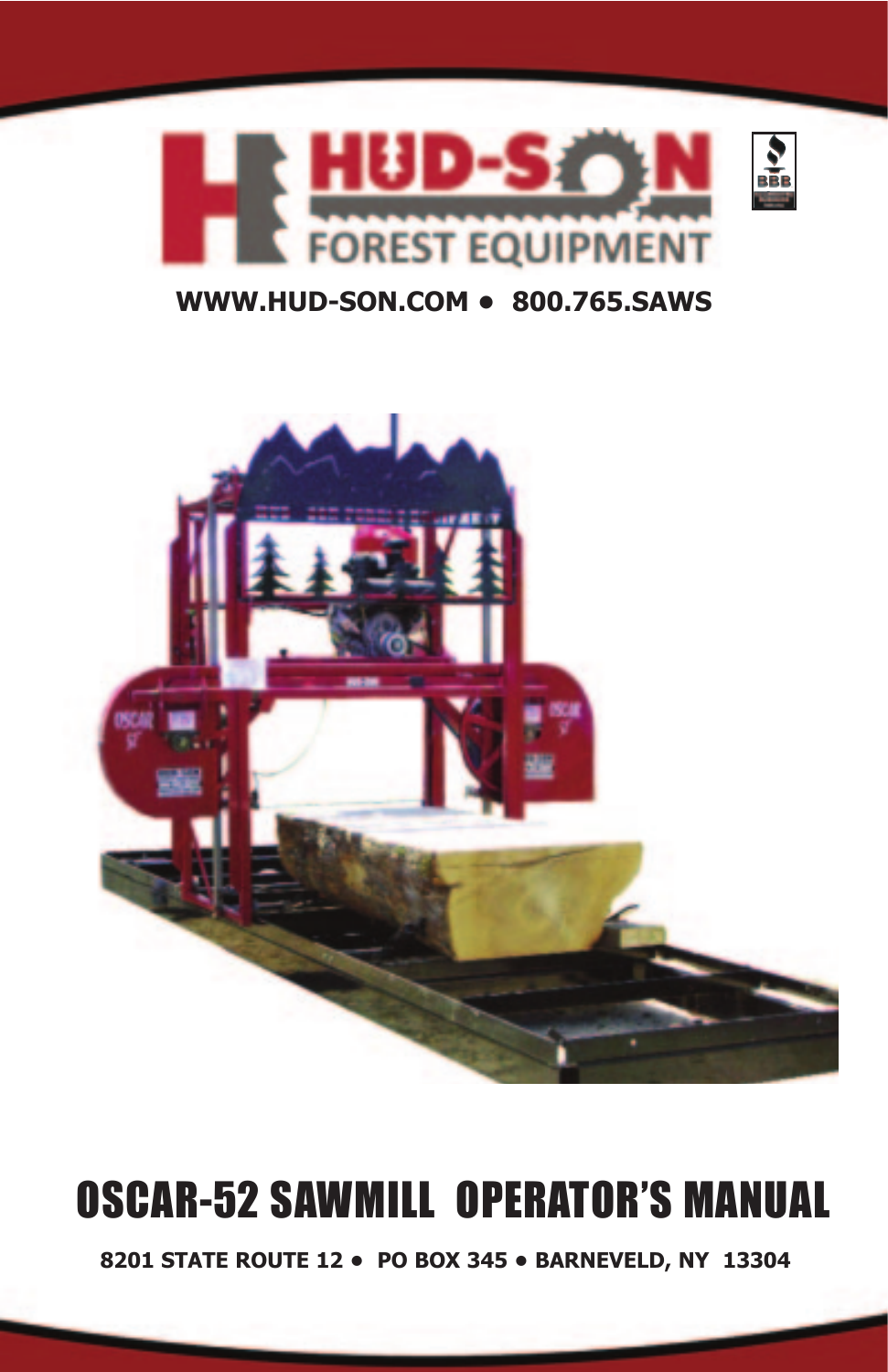## **A NOTE FROM HUD-SON**

Thank you for your purchase of a sawmill from Hud-Son Forest Equipment. We are pleased that you chose us as your supplier of your forestry equipment.

Hud-Son Forest Equipment has been in the forestry business since 1965 and prides itself on developing new and innovative products for the forestry business. Our product line is always transforming so please check us out on the web at www.hud-son.com for the up and coming developments we are making.

Should you have any questions with the setup of your mill or have any technical questions please feel free to contact our onsite technician Monday - Friday, 8 to 4:30 and Saturdays from 8 to noon eastern time at 800-765-7297. We are always available to our customers for any questions or concerns they may have about their equipment. You can also contact the dealer you purchased your equipment from.

|  | C O N T E N T S       |
|--|-----------------------|
|  |                       |
|  |                       |
|  |                       |
|  |                       |
|  |                       |
|  | 17 Care & Maintenance |
|  | 19 Parts & Warranty   |
|  |                       |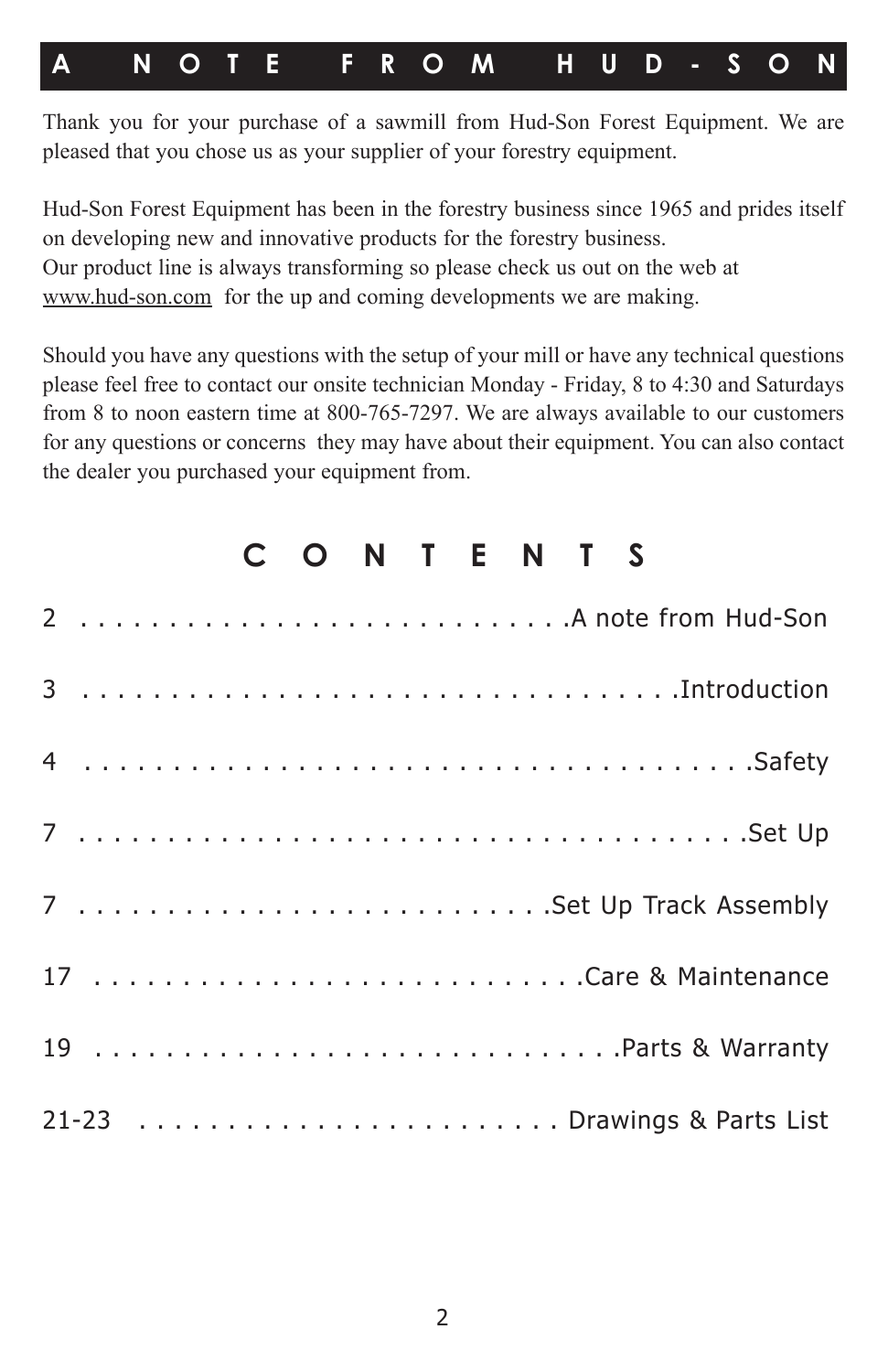## *INTRODUCTION - Purchaser Agreement*

*By accepting the delivery of your sawmill by Hud-Son Forest Equipment you agree that you will not modify your mill from it's original assembly. This will VOID any warranty from Hud-Son Forest Equipment.*

Please fill out the information for quick reference:

| Dealer:                                                                                                                                 |  |
|-----------------------------------------------------------------------------------------------------------------------------------------|--|
| Phone Number:                                                                                                                           |  |
|                                                                                                                                         |  |
| Purchase Date:                                                                                                                          |  |
| Model:                                                                                                                                  |  |
| Serial Number:<br><u> 1980 - Andrea Albert III, am bhliain 1980 - An t-Albert III, ann an t-Albert III, ann an t-Albert III, ann an</u> |  |
|                                                                                                                                         |  |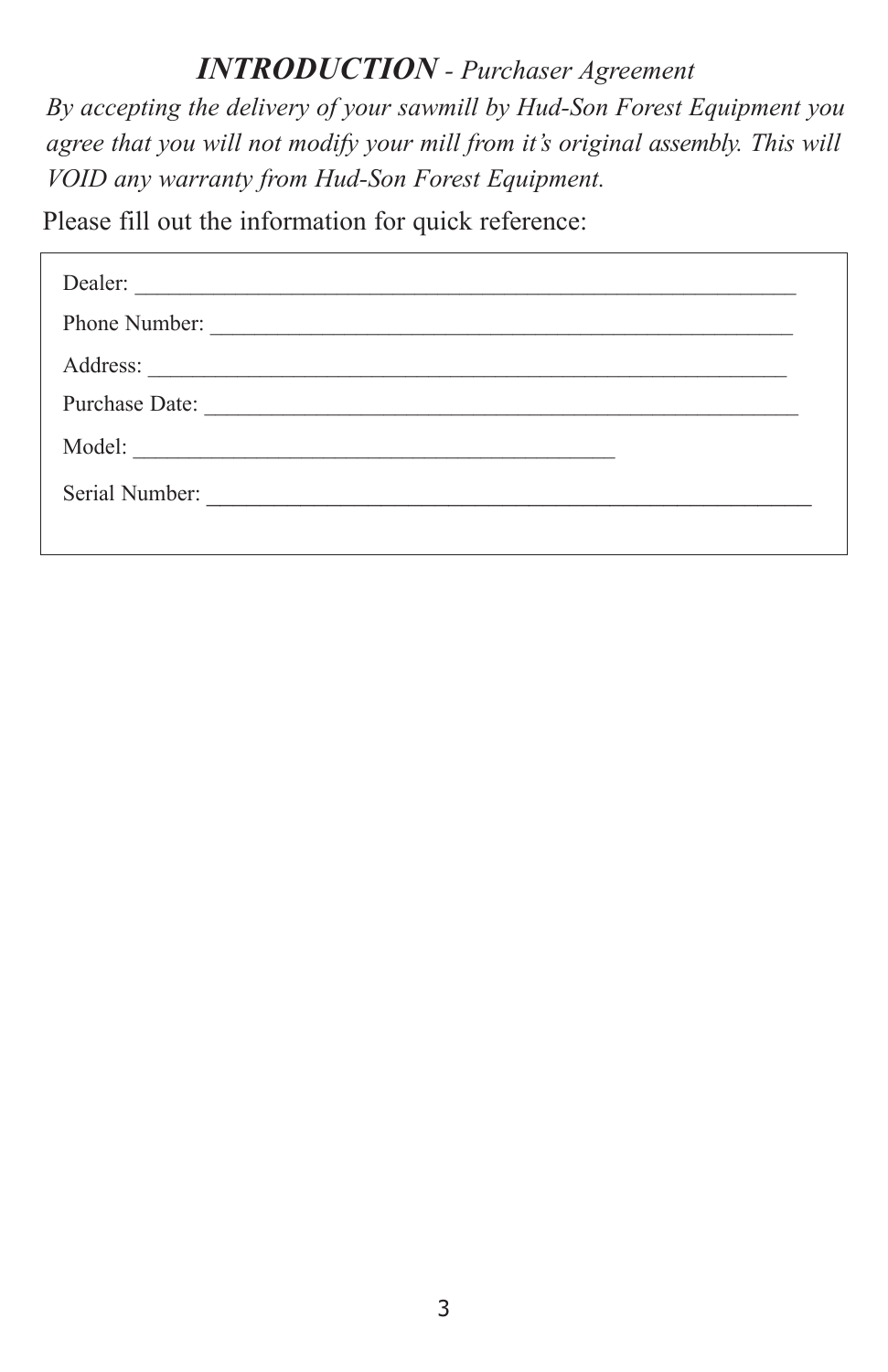## *Safety Guidelines*

The reason for the safety section is to inform the operators and maintenance personnel, the precautions that should be taken while operating or servicing the Hud-Son Mills. Please use good judgement and keep safety in mind when operating Hud-Son machinery. Please read and follow ALL the instructions in this manual before operating the Hud-Son Mill safely at all times. These instructions were produced for your benefit. Your ability to understand and follow the instructions is essential for the safe operation of this product. Always call your servicing dealer if you are in doubt before operation of any kind.

## *General Safety Procedures*

1 - Always wear safety glasses, ear protection, and gloves while operating or servicing the







2 - Keep all body parts and foreign objects away from all moving parts. Do not reach into the machine while it is still operating. (Be Sure The Machine Is **OFF**.)

3 - Do not attempt to override any safety features on the machine.

4 - Inspect the machine before every use for wear, damage, and that it's functioning correctly. If the machine has been damaged or is not running correctly, DO NOT attempt to operate the machine. Repair or replace all parts when necessary.

5 - Do not wear loose clothing or jewelry while operating or servicing the machine.

6 - All replacement parts should be of the same specifications as the original parts on your Hud-Son machine.

#### 7 - **All guards and covers must be in place before operating the machine.**

8 - Before starting the machine be sure that it is set up properly.

9 - **DO NOT** operate or service any machinery while under the influence of drugs or alcohol, while tired or if you are unable to control your movements.

10 - All worn or damaged decals should be replaced.

11 - Any modifications to the machine requires written approval from Hud-Son Forest Equipment.

12 - The sawmill should only be used when it is on level stable ground.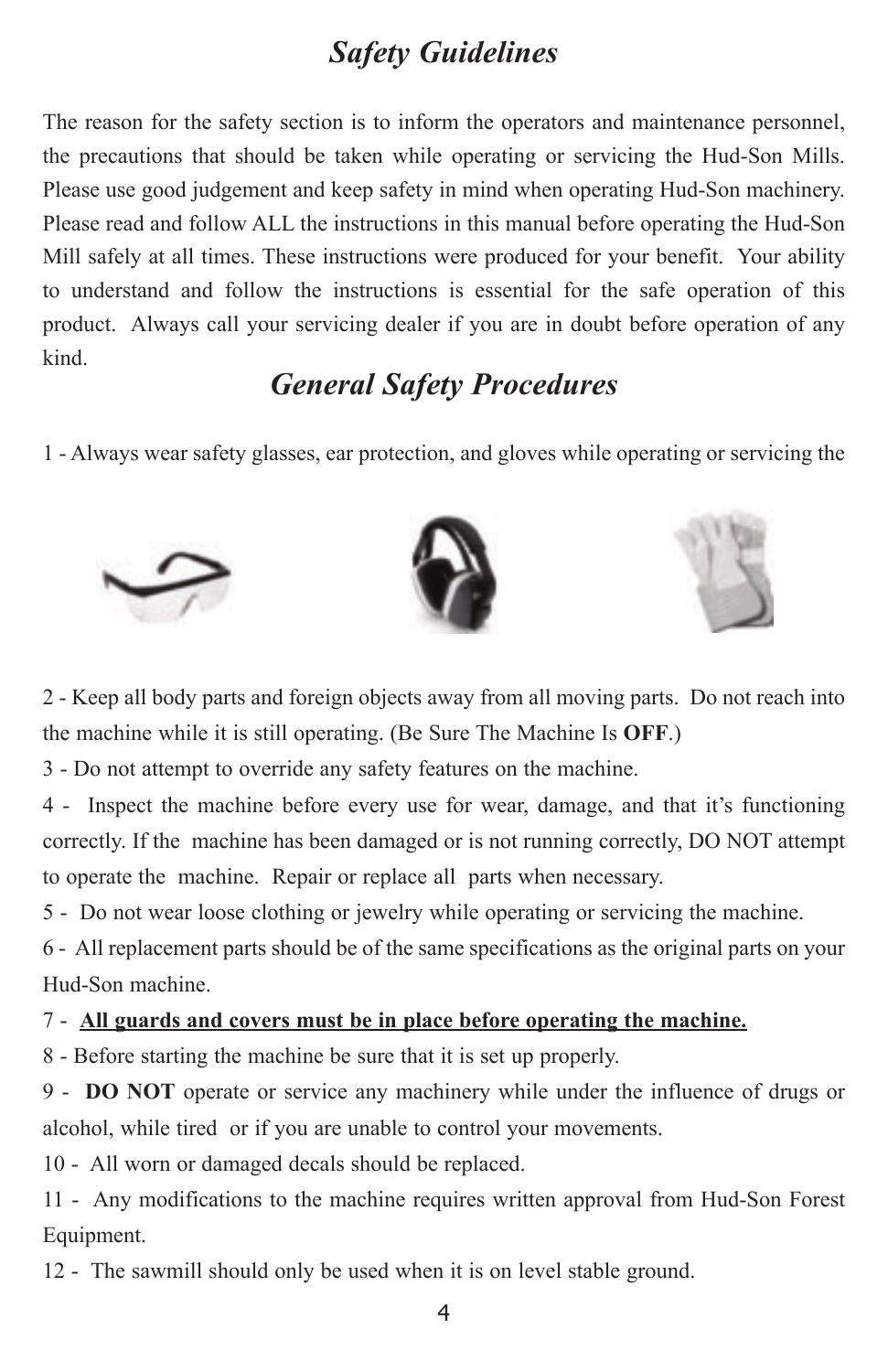The safety rules are made for the benefit of the persons operating and servicing the machine, to prevent injury to oneself or others. Please review all setup and operating procedures before attempting to run the machine, whether covered in this manual or not, to ensure the safest operation of this product.

Hud-Son Forest Equipment is not liable for damage to property or personal injury due to the failure of any person and/or operator to follow the instructions and recommendations set forth in this manual or any other instructions or recommendations contained in other literature issued by other vendor manuals in the owner's kit.

### **Product Safety Decals**

The decals below are used on the Hud-Son Saw Mills to identify warnings and prohibited actions. It is very important that you understand the meaning of the decals for your safety and the safety of others. Decals are to be replaced if worn or illegible.

CAUTION - Be EXTRA careful around these areas, unsafe practices may cause personal injury or damage.

**DANGER** - Be careful around any rotating parts, they may cause personal injury or damage.

**DANGER** - Be sure to be very cautious and alert, these areas may cause personal injury or damage.

**CAUTION** - Operating equipment without guards may cause personal injury or damage.

**BLADE LUBE TANK - Be sure to use** the correct lubrication, if incorrect lube is used it may cause personal injury or damage.

NOTICE - Please remember to send in warranty card and information.

**CAUTION** - All debris need to be removed from machine before transporting, failure to do so may cause personal injury or damage.





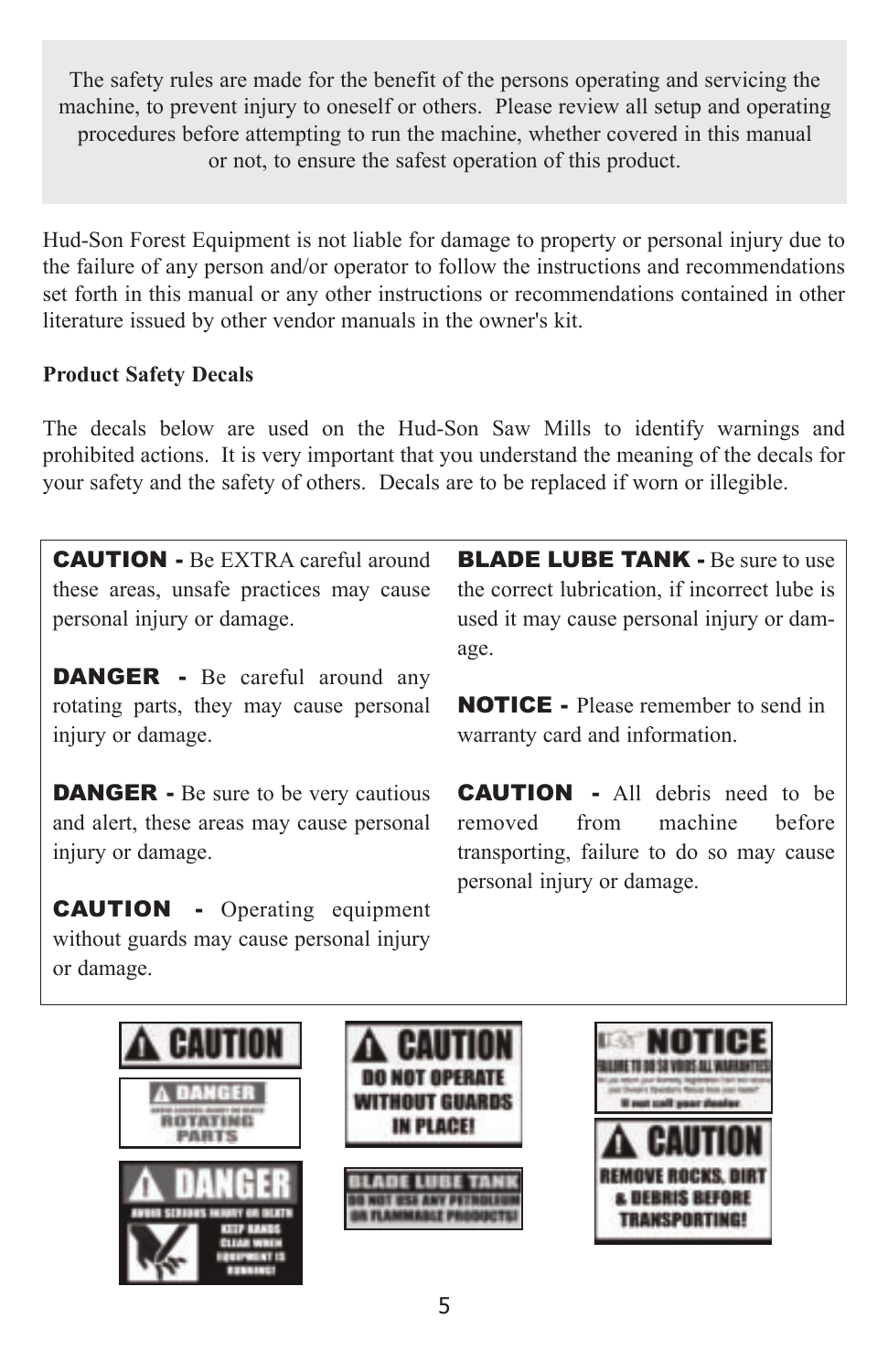## *Receiving and Unit Inspection*

1 - Upon receiving your unit do a walk around and visual inspection of the unit. Make note of any damage and contact us immediately with any issue you may have. Note: All equipment is assembled, tested and inspected before shipping. Damage can occur during transit, which could cause the unit to not operate correctly.

## *Unpacking Unit*

- 1 Flat bed trailer delivery: remove straps or chains securing the unit.
- 2 Remove lag screws and strapping that secures the machine to the skid.

## *Moving the Unit (Forklift is needed for track units)*

1 - Machine needs to be lifted at the lift point, see picture for points.

a. Use a safety devise for lifting to avoid any damage/injury.

2 - Move unit to operator's site, lower unit and remove unit from forks.

## *Before operating the Hud-Son Saw Mill the following procedures need to be performed:*

1 - Check oil and fuel levels

2 - Check blade lubrication and hydraulic levels (if applicable)

**2-A** - Check blade lubrication and hydraulic levels.

**DO NOT USE**: petroleum products, petroleum based products, flammable products, a vegetable oil based product. The above products mixed with water or straight will cause damage to your mill. The fluid will be slippery between the blade and wheel belting causing blade to come off.

**DO USE**: In the summer months use tap water. If there is a problem with pitch build up on the blade, add 1 oz. of dish soap or pinesol to 1 gallon of tap water. This will help keep the blade clean and less heat.

In the Winter Months water will freeze in the lube tank. Use regular windshield washer fluid (usually blue in color) If there is a pitch build up problem add the 1 oz. of dish soap or pinesol.

Adjustment: Before starting the engine, adjust the flow of lube to the blade by adjusting the flow shut off valve so there is a constant drip. If more lube is necessary, continue to adjust the valve until the desired flow is acquired.

3 - Be sure the blade is sharp and tight

4 - Be sure all levers and switches are in the neutral/center position before starting the engine (if applicable)

5 - Be sure all persons are clear of the equipment

6 - Make sure the unit is level and stable.

## *Start Engine Procedure*

1 - Summer Use: Be sure to let the unit idle for at least 5 minutes before any use.

2 - Winter Use: Be sure to let the unit idle for at least 15 minutes before any use.

3 - If the unit has been sitting for a period of time, allow the unit to run long enough to

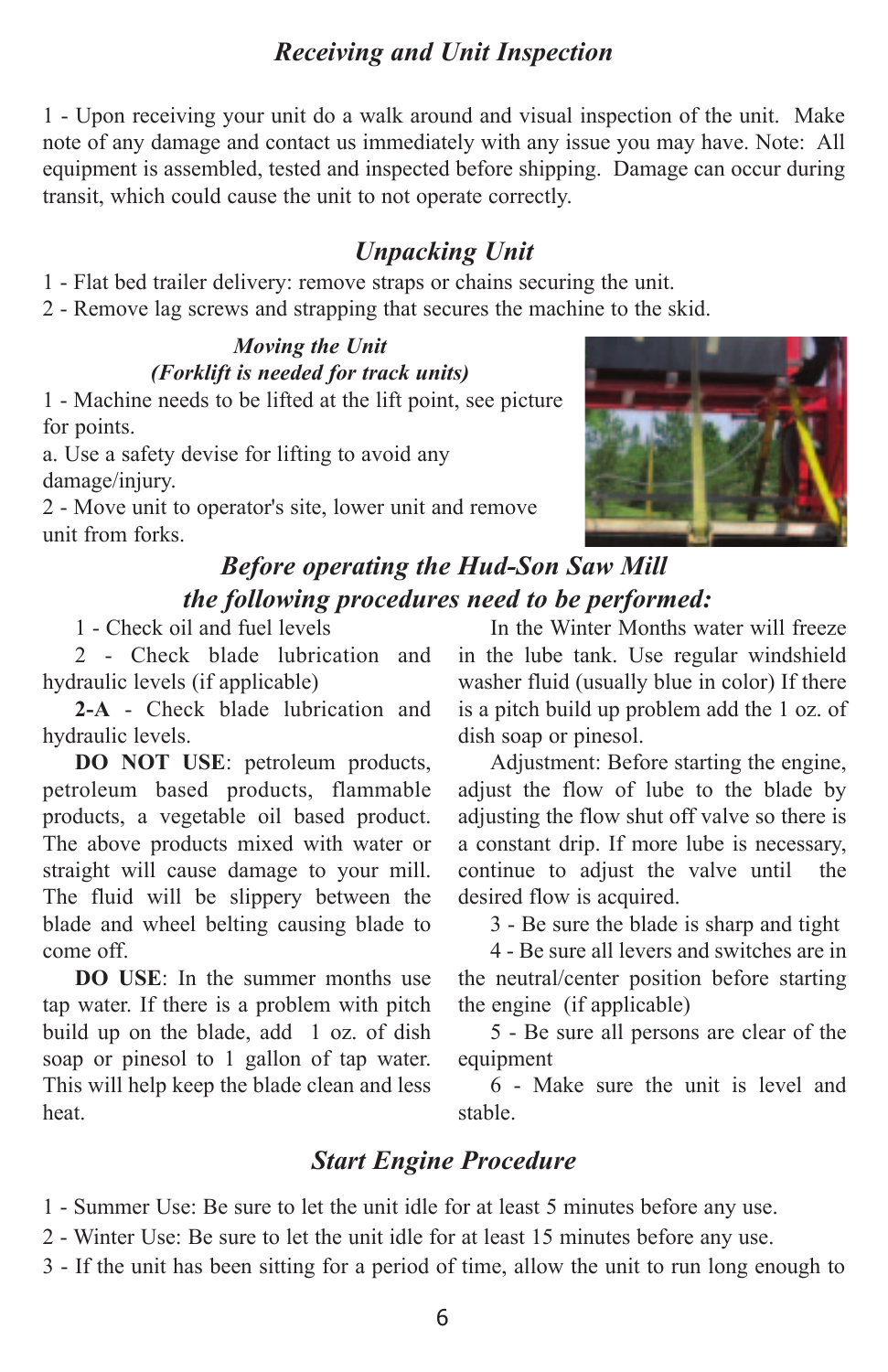## *Steps for Setting-Up the Hud-Son Saw Mill*

#### *A. Machine Set-Up (ground track unit)*

1. For best results and easier set-up, the mill location should be level and free of obstructions.

2. A level cement pad is the best option, but square timbers also work well. You will need to support the track at each joint and under each cross member. 3. You will need to be sure that the mill is level from front to back and side to side. The better the mill is supported the better the mill work.

4. There should be a 4 ft. clear work area around the entire mill.

#### *B. Welded Track Assembly*

1. Dogs needs to facing in the same direction, the moveable dogs need to be on the same side of the track which is on the operator's side of the mill head.

2. There are additional holes in the track so that the dogs can be moved to different positions.

3. The tracks are bolted together using bolt and nuts. The Oscar-52 mills will have 2 bolt/nuts: the Oscar-52 mills will have 3 bolts/nuts. Line up the tracks so that the center holes align. Using the provided bolts put them through the holes and finger tighten the nuts. Adjust the track height so that the 2 pieces of track meet flush and level. Work one side then the other, once level has been achieved, check the track to see if it aligns vertically. If the track is not aligned correctly use a hammer to tap it into position. Once this is accomplished tighten the bolts securely.

#### *Moveable dogs on one side*



*Track on level ground, free of obstructions*



*Bolted together Track Flush & Level*



Correct Track Set-up



*Track Stops*

4 - The track comes with four track stop tabs. They consist of the track stop tab bolt and nut. Place the tracks stops in the four end corners of on the inside of the track. Place them on the inside of the track secure them into place with the bolt and nut. The track stop tabs are placed at an angle over the track to prevent any further travel of the mill head.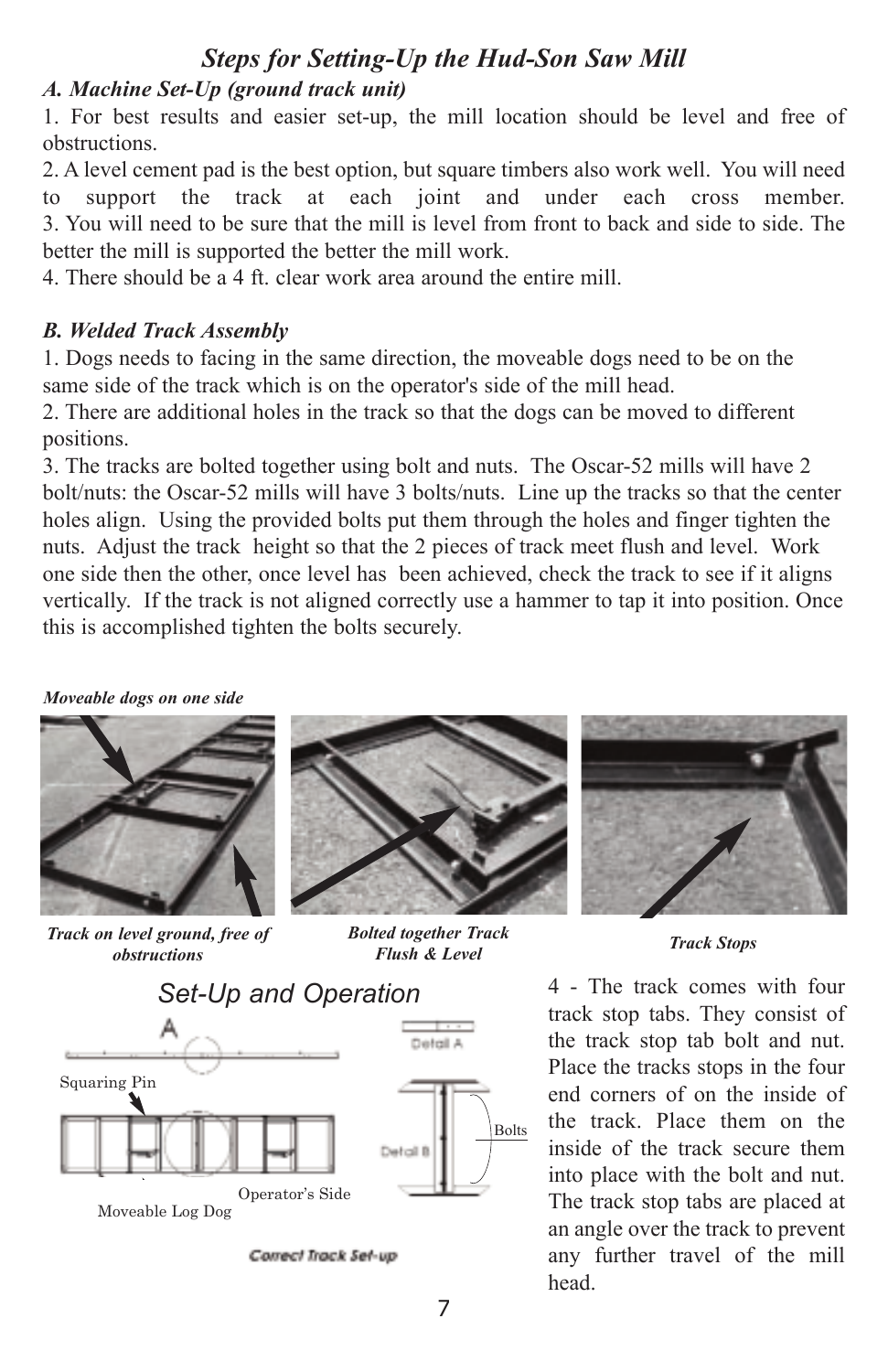5. To saw a board accurately, the track needs to be straight and flat. To obtain this, use a string tied tight from end to end or a level. If the track/trailer has a crown or dip, you will not be able to saw a straight board.



*C. Setting Head on Track (If Applicable) Ground Models* 

*Once your track is level, you are ready to set the head on the track. Once again, be sure the area is still free and clear of obstructions. You will want the head to roll freely down the track.* 

1. Install the head with operator's side on the same side as the moveable dog. The discharge side is the side with the squaring pins.

2. Raise the head 3 inches and roll from one end to the other. The head should roll smoothly along the track. If the head "thumps" when it passes over the track joint, check to make sure the tracks are level. Re-level the track and try rolling the head again. Also be sure to watch the track as you roll the head, if the track moves, you will need to support the track in that area.

3. Set the guide bracket so that the back bearing is on the same plane as the blade, so that if the blade were to wander back it would hit the back bearing evenly acreoss the middle of the roller. If the bearing needs to be adjusted up or down, loosen the bolt that holds it to the guide bracket and space it in either direction using the washers that are on either side of the bearing.

4. Once the bearing is set, position the guide bracket so that the bearing is spaced 1/8" behind the back of the blade. Once the bearing is in the position, tighten the bolt on the top of the guide bracket into place, Be sure the guide is 90 degrees to the blade. ALWAYS WEAR GLOVES AND EYE PROTECTION WHEN OPERATING SAWMILL.



*Correct head placement; Operators side is on side Squaring arm on right, adjustable dog on left. with the scale stick.*

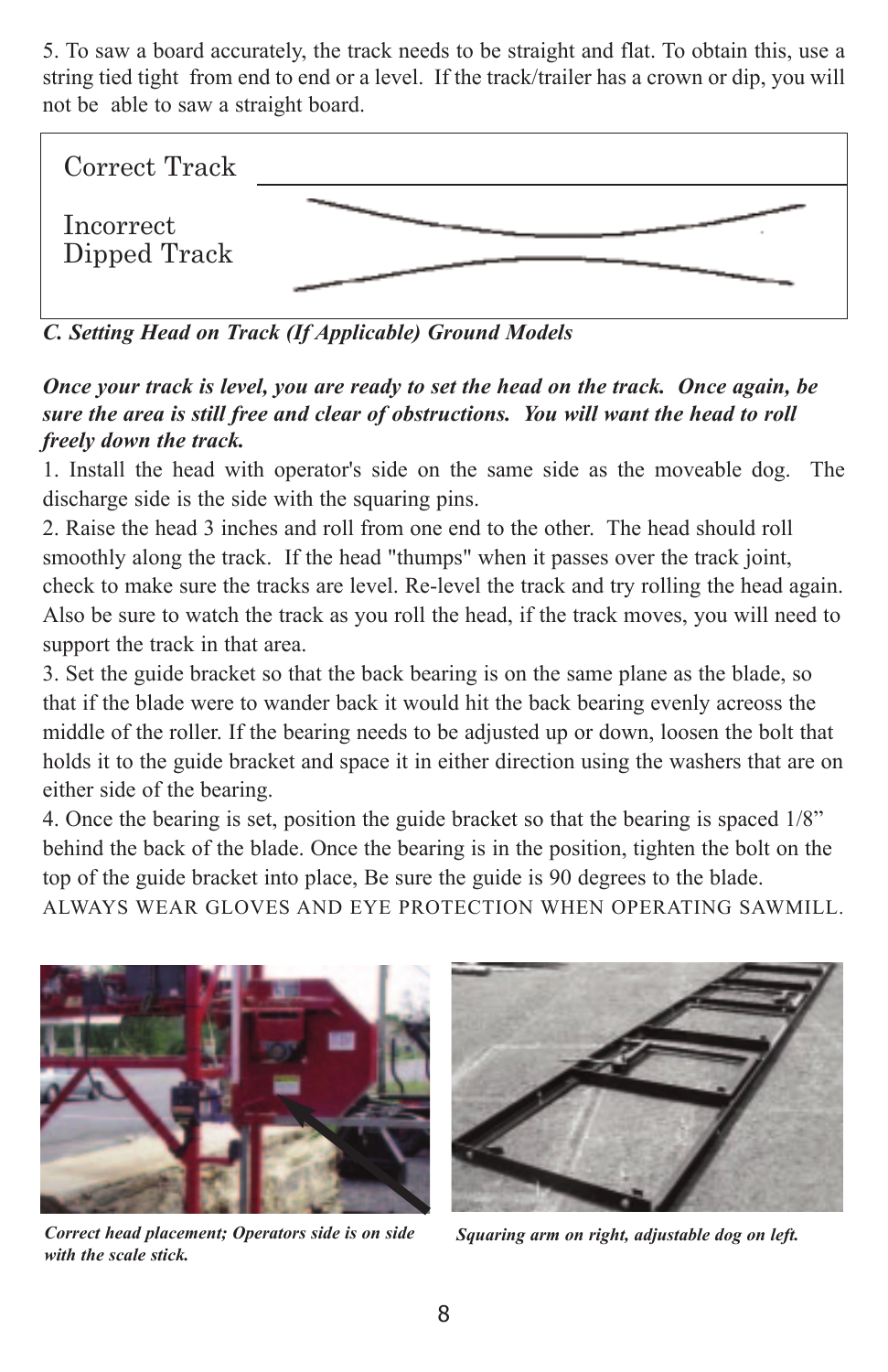

*Pictured is a close-up of the guide It shows all the bolts and bearings that can possibly be adjusted. Note how the teeth are outside of the guide.*

## *Set-Up and Operation*

*E. Tensioning the Blade on all Models* 

*NEVER tension your blade with the engine running. We ship with slight tension. No tension will make the blade fall of during shipment. If there is tension left on the blade for a period of time, it can cause flat spots in the belt.* 

*This will cause the blade to fall off the wheel. Always remember to de-tension your blade when you are done sawing for the day.* 

1. To tension or loosen the blade, see figure below.

2. Turn the adjusting bolt or stud, clockwise until 60-70 ft.lbs of torque is achieved. The recommended tool for this is a torque wrench. By hand, rotate blade 3-4 full revolutions; this centers the blade on the wheels.

4. With gloves on, pull up on the blade at the center guard. Allow for no more than a  $\frac{1}{4}$ " movement up or down on the blade.

5. Blade guides must not be so tight they cause the blade to heat up. If this occurs readjust guides.

6. Perform a simple test call the "Flutter" test. Put the guards on and then run the engine at full RPM's (be sure the blade is not in a cut during this test) and watch the blade under the top blade guard. The blade must run straight, if it does not, shut the engine down and apply more tension. Keep in mind that over tensioning will also cause the blade to flutter. You should have attained proper tension around 60-70 ft.lbs. pounds.

7. A tensioned blade should come off the bottom of the band wheel and run straight across to the other band wheel, so there is NO sag in the blade between the two wheels. 8. After your first cut wit a new blade be sure to check your tension. New blades will get hot and may stretch slightly.

1. To tension the blade,

2. Turn the adjusting bolt or stud, clockwise until 70 ft.lbs of torque is achieved. The recommended tool for this is a torque wrench.



*Tension boltt for larger units (Oscar-52)*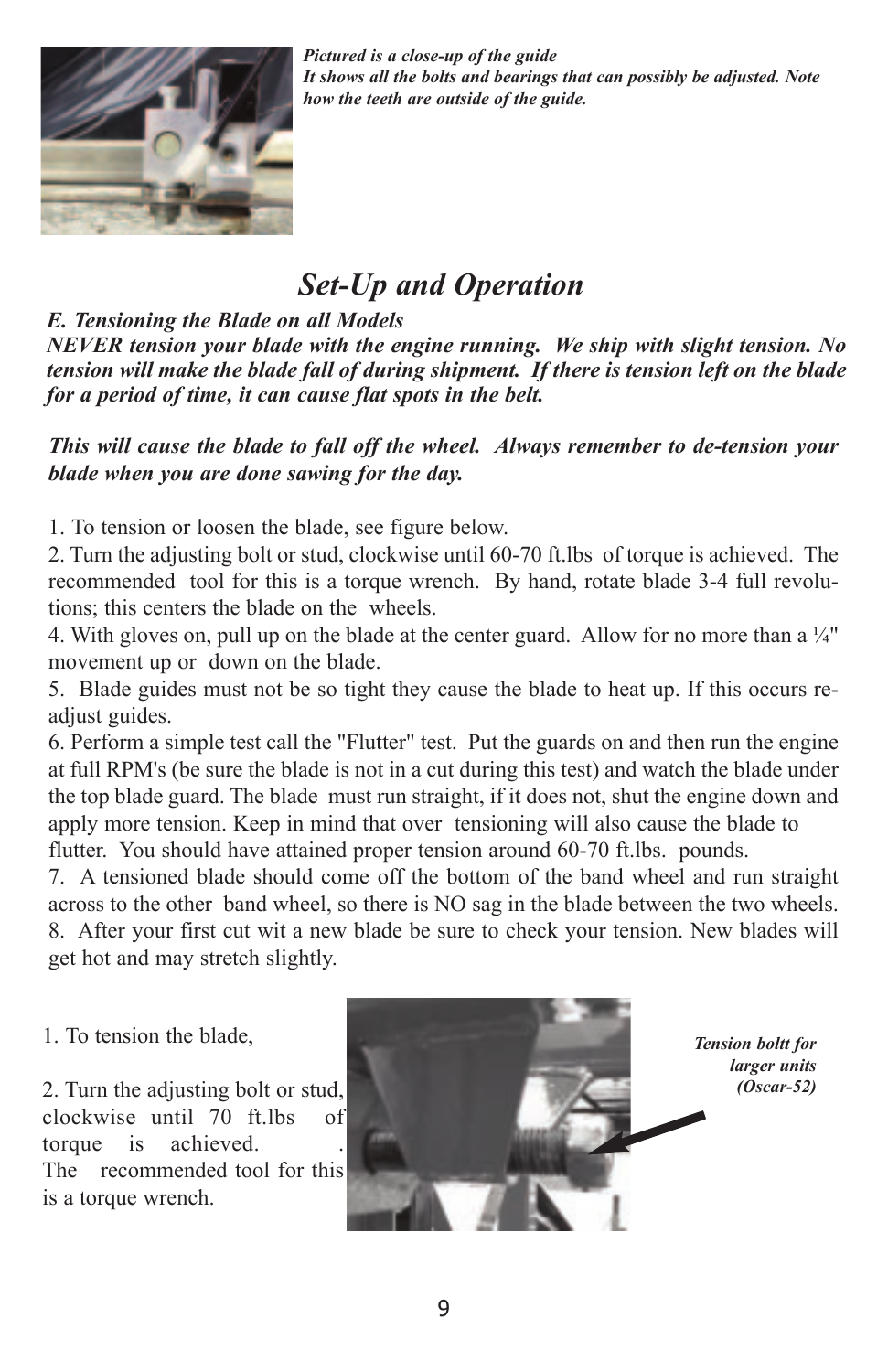### *F Setting Logs*

### *Once the track is set, the head is in place and the blade is tensioned correctly, you are almost ready to cut.*

1. Place the log determined by the mills size, on the center of the track. Using the log dogs secure the log to the track. Be sure to dog the log high enough  $(1/2)$ " way up the log) to ensure the log does not move.



#### *G. Getting Ready to Cut*

*Now is the time to debark or clean your log. This can be achieved by the simple chainsaw attachment, called a Log Debarker (available through Hud-Son Forest Equipment Inc.) or you can pressure wash or use whatever method available to remove any mud or bark from the logs. By debarking and cleaning your log it will extend the life of your blade.* 

1. Adjust the Hud-Son guides so that they are slightly (no more than 2 inches) wider than the maximum width of the log.



#### *(Note: as you cut slabs, boards or squares you may need to adjust the guide to ensure the best performance and quality cuts)*

2. Find the top of the log with the blade. You will be removing the top potion of the log. (top slab)

3. Make sure your blade will clear your dog assembly.

4. Start your engine, let it idle for at least 5 minutes. (Refer to the engine manual for proper engine maintenance)

5. With the engine in idle position, increase the throttle to start the blade. Sawing should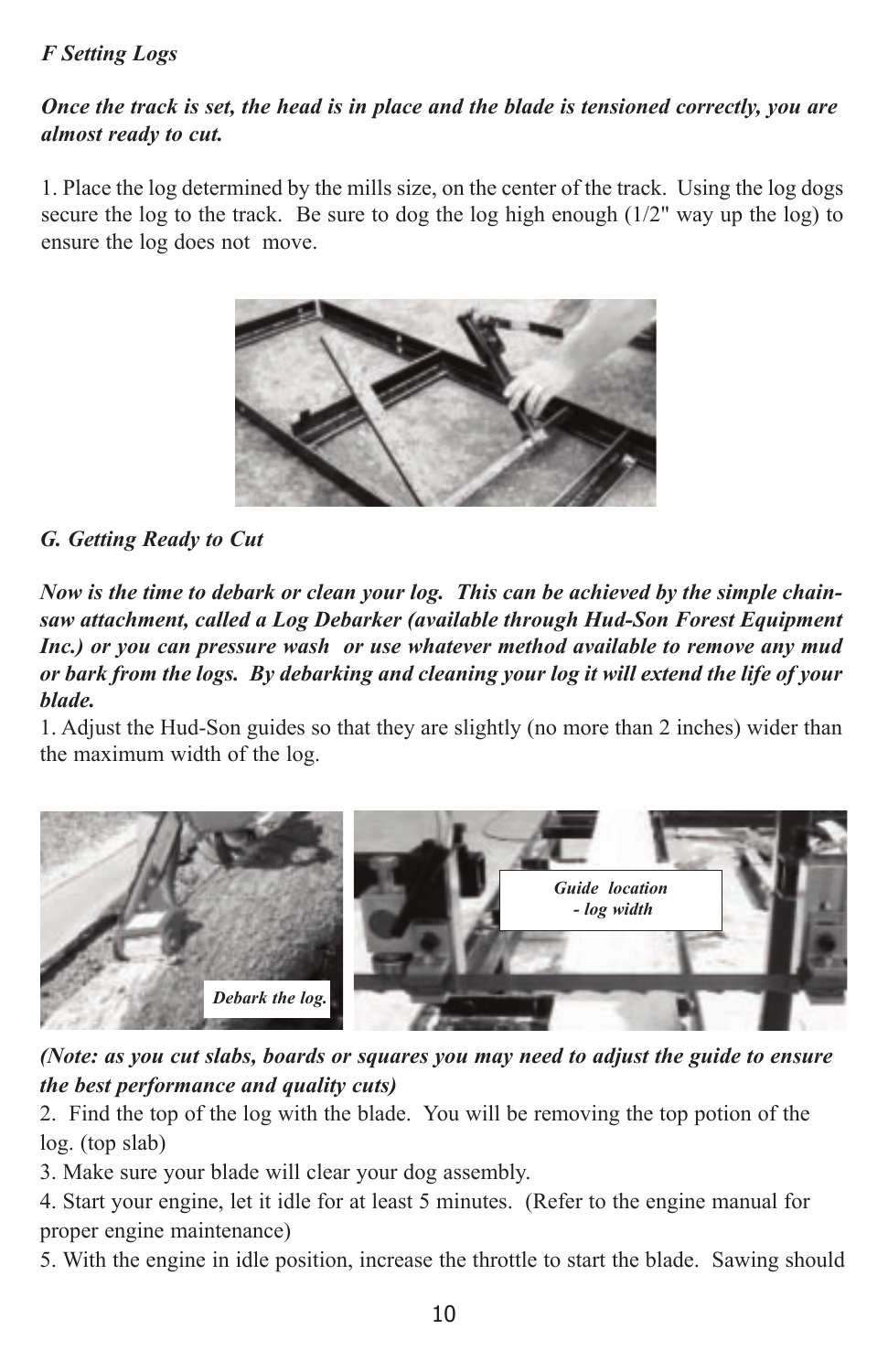always be done with the engine in full throttle

6. Gently push the saw head through the log, pushing on the head frame. If the engine starts to labor, you are going to fast, slow down. Go slow through burls and knots as the engine may bog down through these parts of a log.

7. When you are at the end of the log, power down the engine, crank the head up so that will clear the log and roll back to the front of the log. For ease of operation, put the slabs on the operator's side of the mill, this way you will not have to dig through sawdust for your lumber.

8. You now have a flat surface on top of your log, remove the cheaters (if applicable), you will no longer need them, as long as the log dogs will hold the log in place.

9. Set your log dog assembly so that they are standing in the track. Turn the cut side of the log, using a cant hook,  $\frac{1}{4}$  of a turn. The flat side must be flush against the squaring pin to assure a square cant.

10. Adjust the log dog at an angle to the track so that the blade can pass over the top, but so that the dogs are effective in securing the log.

11. Once again, increase the engine throttle to start the blade, and saw another slab. You will repeat step (I) until your log is squared into a cant. You may now saw your dimensional lumber.

12. Steps (I-K) may not be applicable if a cant is not desired.



*Place flat side, flush against squaring pin to ensure a square cant.*

## *H. Cutting Dimensional Lumber*



*Adjustable dog, set at an angle so that log can be sawed without interference.*

*You can cut down to a 1 1/2" thick bottom board wtih the Oscar 52. To achieve this you will use the moveable side of the dog and the short squaring pins welded in the track.* 

1.You will need to determine the size lumber that can be cut and how many, then using the scale start sawing your lumber. Lower the blade to desired thickness and saw your board. Repeat this process unit all lumber is cut.

2. You may need to turn your cant to make the desired lumber.

## *I. Replacing the Blade*

*No matter how well you care for your blade, they will dull after time and need to be*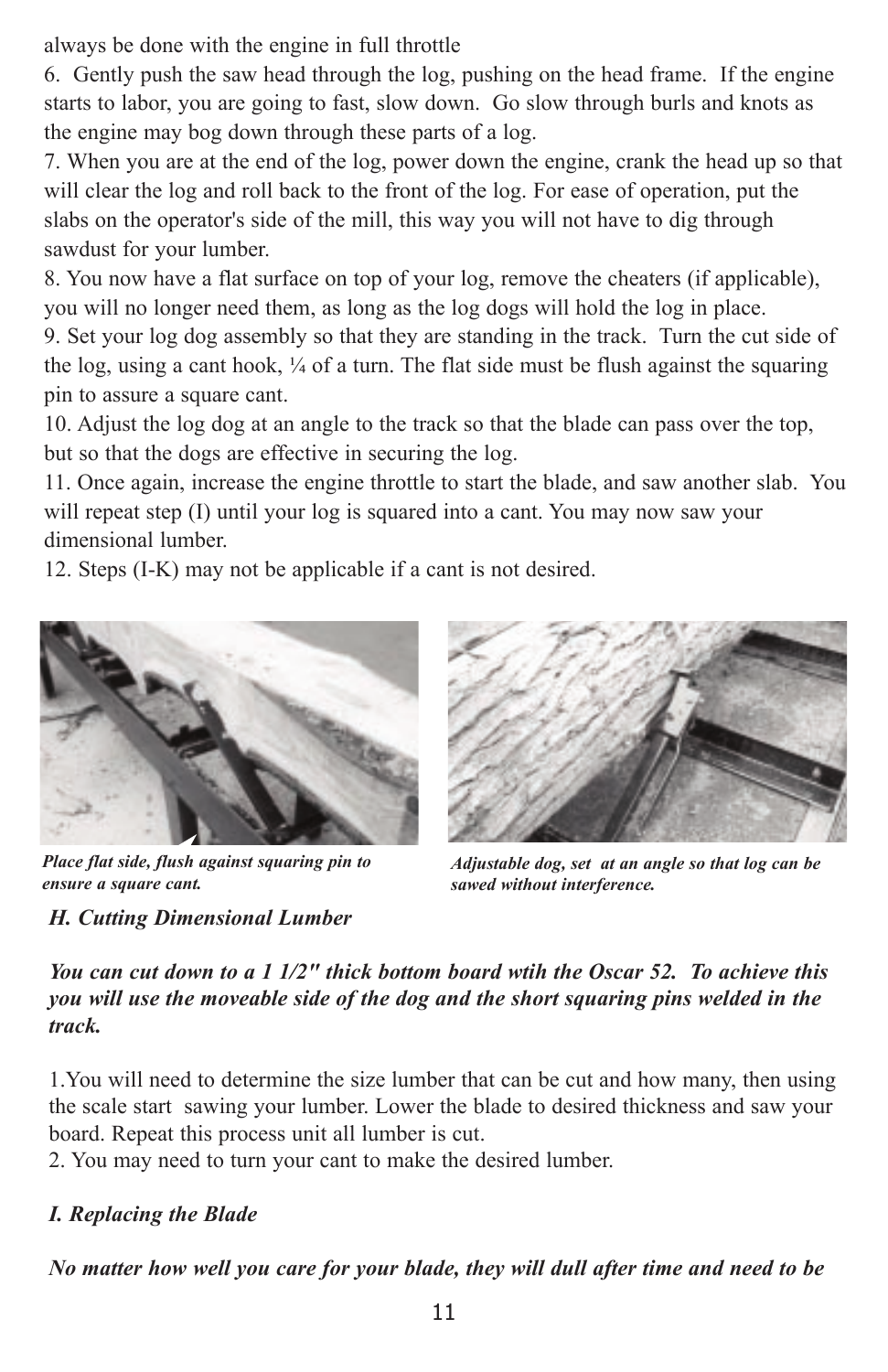### *changed. Longevity of your blade depends on how well you maintain it.*

1.The engine needs to be stopped, turned off and the key removed, this ensures that the engine can not be accidentally turned back on. On engines with manual start, you will need to remove the spark plug wire prior to servicing. On electric motors a lockout/tagout should be used.

2. Loosen and remove retainer nuts so you can remove the outside and center guards on all models.

3. Loosen band blade tensioner bolt until adjusting bolt is flush with threaded plate.

4. With a gloved hand, put hand on the top of the band blade and push down. (Use extreme CAUTION, dull blades are still sharp and may be hot).

5. Remove band blade from both band wheels and take out of carriage.

6. Inspect new or sharpened blade, be sure blade teeth are facing in correct direction. Teeth should always point away from the operator. (Towards discharge chute). Be sure to wipe blade clean of all oily substance prior to installing. A clean, dry rag or cloth works best.

7. Starting from your stationary wheel set the blade on the wheel then thread though your guides. Work the blade over the tensioning wheel until the blade is set.

8. Lightly tension the blade to remove the slack, and then turn the wheel in the direction of travel (towards the operator) 3-4 rotations to be sure the blade is tracking properly on the wheel.

9. Once the new blade is tracking properly, replace the guards and re-tension the blade as previously stated.

## *J. End of Processing Lumber*

1. Completely decrease engine throttle and turn engine switch, red one, to off position.

2. The blade will continue to turn automatically and will coast to a stop.

3. If you are done sawing for the day, de-tension the blade, so that you do not have flat spots. Lower the mill head so that the lift cable has slack.

## *K. Blade Maintenance*

*Longevity of band blades depends on how well they are cared for. Using a lube tank, Log Debarker, band blade sharpener, tooth setter, all will help keep your blade in top condition. Be sure to clean your logs by using a pressure washer or debarker to keep them free of mud and debris. Refer to 2A on page 6*

## *L. Blade suggestions*

1. Never force a dull blade, this will result in overheating of the blade and result in wavy lumber.

2. Overuse of a blade jeopardizes the ability of the saw blade to be re-sharpened.

3. A new blade may stretch after cutting and may have to be re-tensioned to assure quality lumber.

4. De-tension the band blade after each day of cutting.

5. Never operate the mill without the guards in place.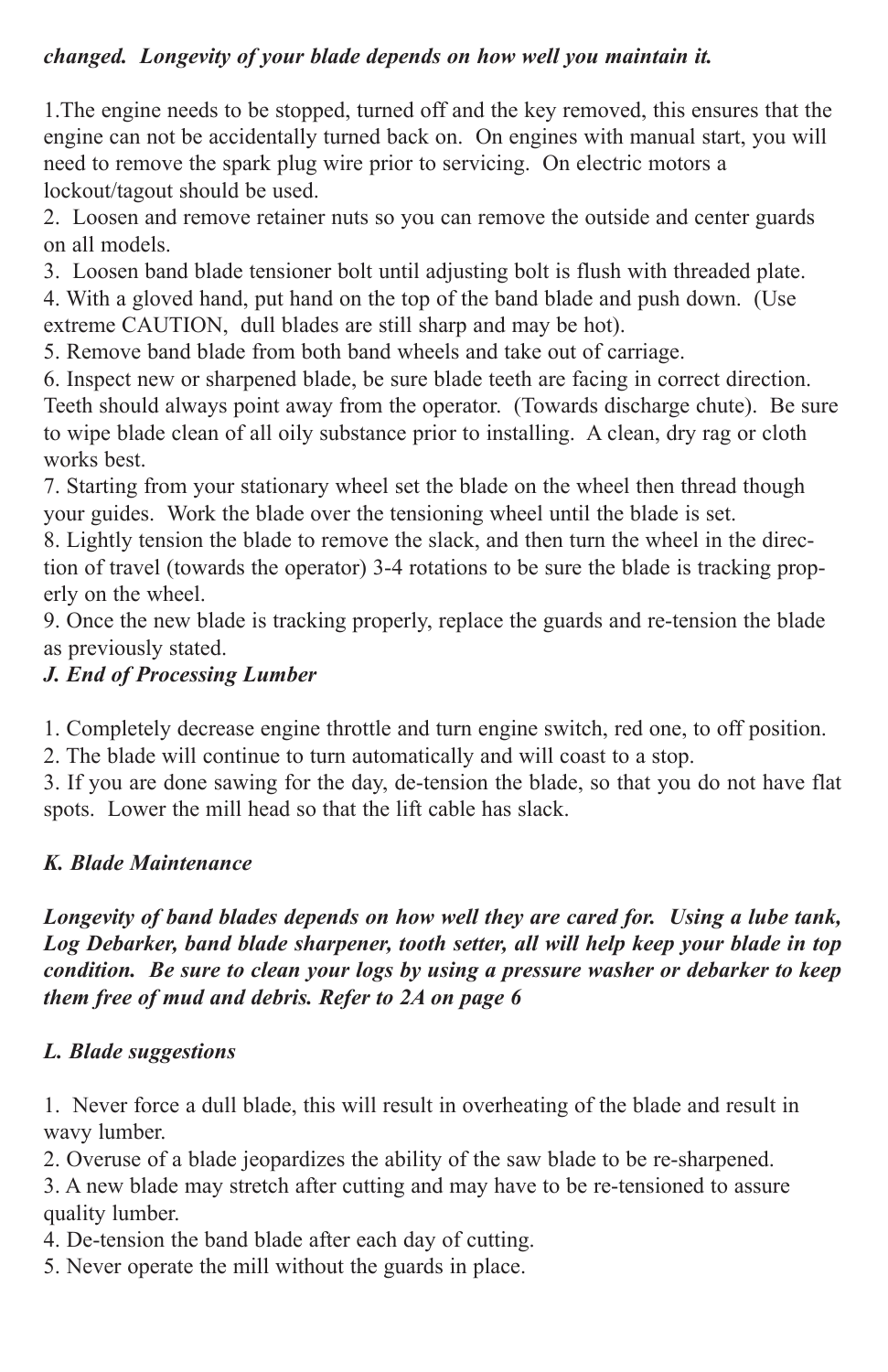*The Hud-Son Forest Equipment, Inc sawmill comes with a band blade and we have an excellent re-sharpening program for your band blade.*

#### *M. Adjusting Sawmill Guides*

1. Purpose of the Guides

Superior Hud-Son guide design. Supports on the top, bottom and back of the blade, where can the blade go? This guide design limits the chance of blade wander. The lower blade holds the blade up and decreases the chance of "diving". Most companies only use a top support. The closer to the log the guides are the better support the blade has as it cuts.

2. Adjusting the guides

• Tools that will be needed:

- 9/16" wrench
- 3/16" Allen wrench
- 1 3/8 wrench or socket
- Safety glasses and gloves

All guides are aligned and set at the factory, but occasionally they get moved out of adjustment in shipping or after a period of usage. It is important that they be checked often for proper alignment and adjusted correctly. To adjust your guides correctly you must first tension the blade properly as previously described. A tensioned blade should come off the bottom of the band wheel and run straight across to the other, so there is NO sag between the two wheels.

3. Now that the blade is tight, slightly loosen the Allen head that holds the guide shoes, so that they slide up and down freely. Now loosen the bolt that fastens the aluminum guide bracket to the guide rod, so that the guide bracket can be moved and it can be rotated in either direction.

4. Set the guide bracket so that the back bearing is on the same plane as the blade, so that if the blade were to wander back it would hit the back bearing evenly across the middle of the roller. If the bearing needs to be adjusted up or down, loosen the bolt that holds it to the guide bracket and space it in either direction using the washers that are on either side of the bearings.

5. Once the bearing is set, position the guide bracket so that the bearing is 1/8" behind the back of the blade. Once the bearing is in position, tighten the bolt on top of the guide bracket in to place. Be sure the guide is 90° to the blade.

6. The guide shoes are to be set using a sheet of paper to gauge the spacing. Place the paper between the shoe and the blade, slide the shoe so that it is pinching paper and tighten the bolt so that the shoe is set in place. Do the same on the bottom of the blade.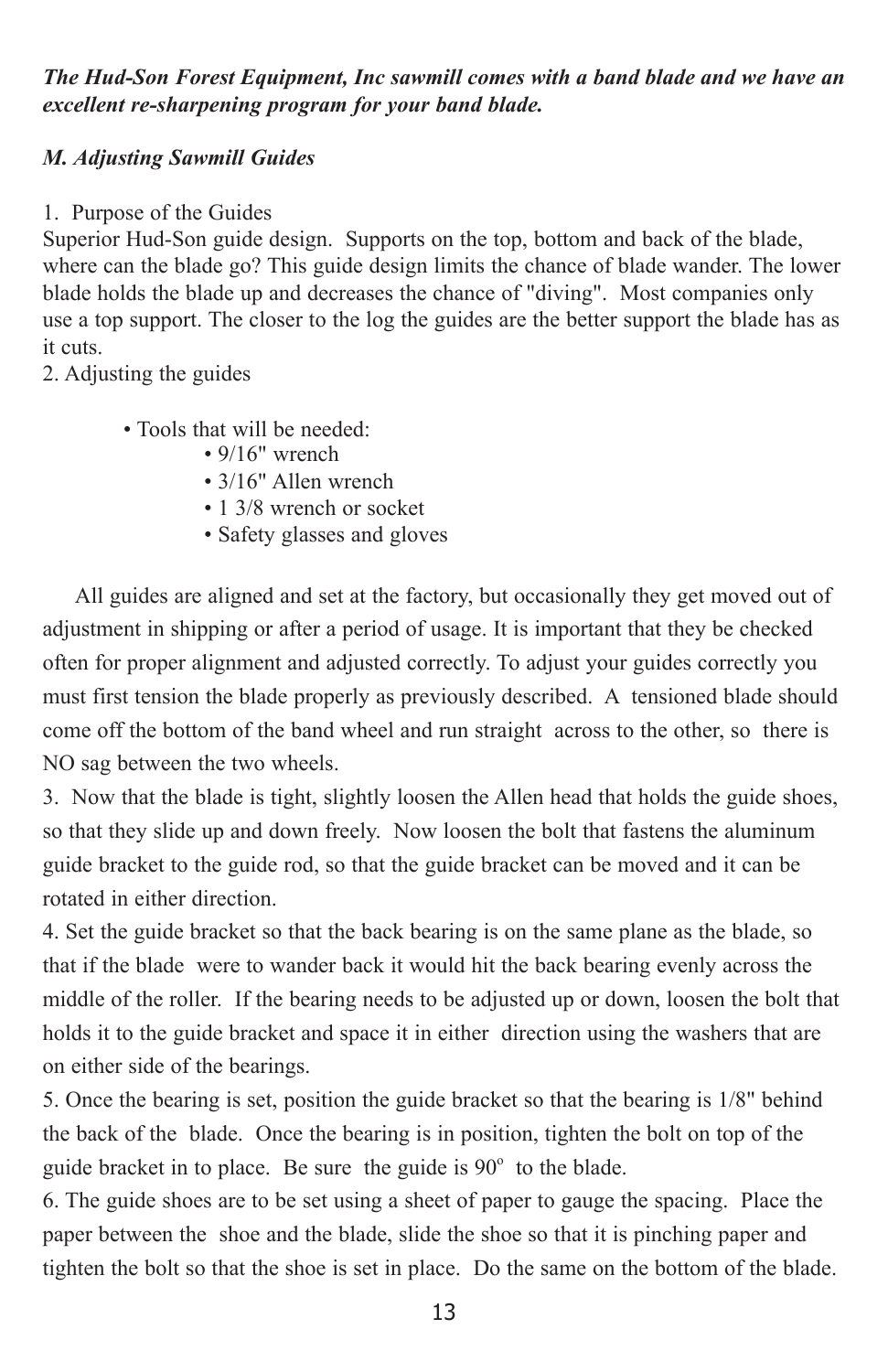Note that you do not want the shoe to be pinching the blade so hard that it is prohibiting blade travel

7. Make sure that all nuts and bolts are tightened firmly.

## *N. Using the Lumber Scale*

1. All Hud-Son sawmills are equipped with a Lumber Scale. The scale is used to make the dimensioning process simple. The scale incorporates 4 separate scales with the blade kerf factored in for each increment.

| Scale | <b>Resulting Thickness</b> |
|-------|----------------------------|
| 4/4   | 1, 99                      |
| 5/4   | $1 - 1/4$                  |
| 6/4   | $1 - 1/2$ "                |
| 8/4   | າ"                         |

*Note:* 

*The 1" standard ruler does NOT account for kerf. When using this scale be sure to plan on kerf. 1" increments will result in approximately a 7/8" end result, depending on what blade is being used.*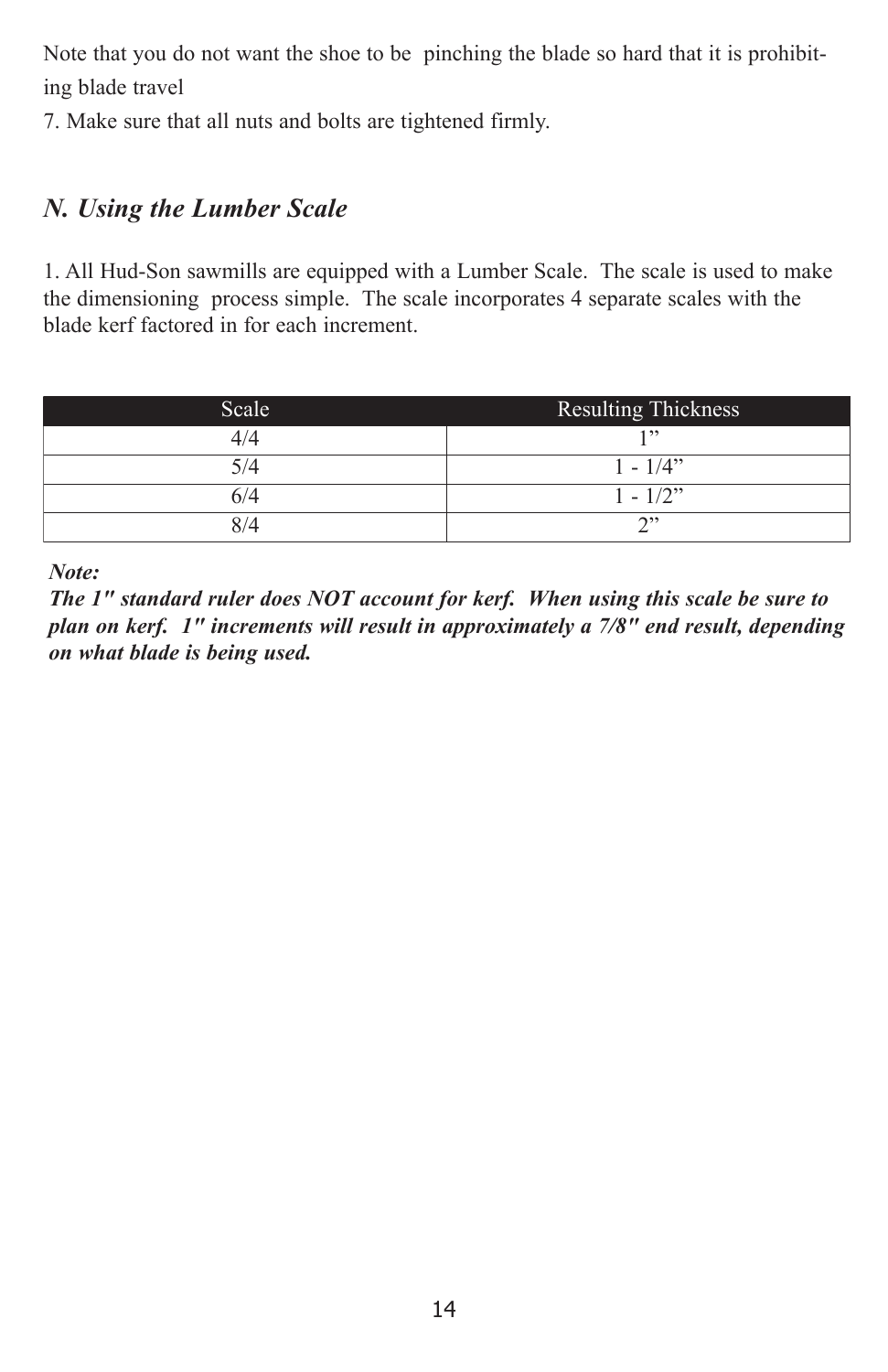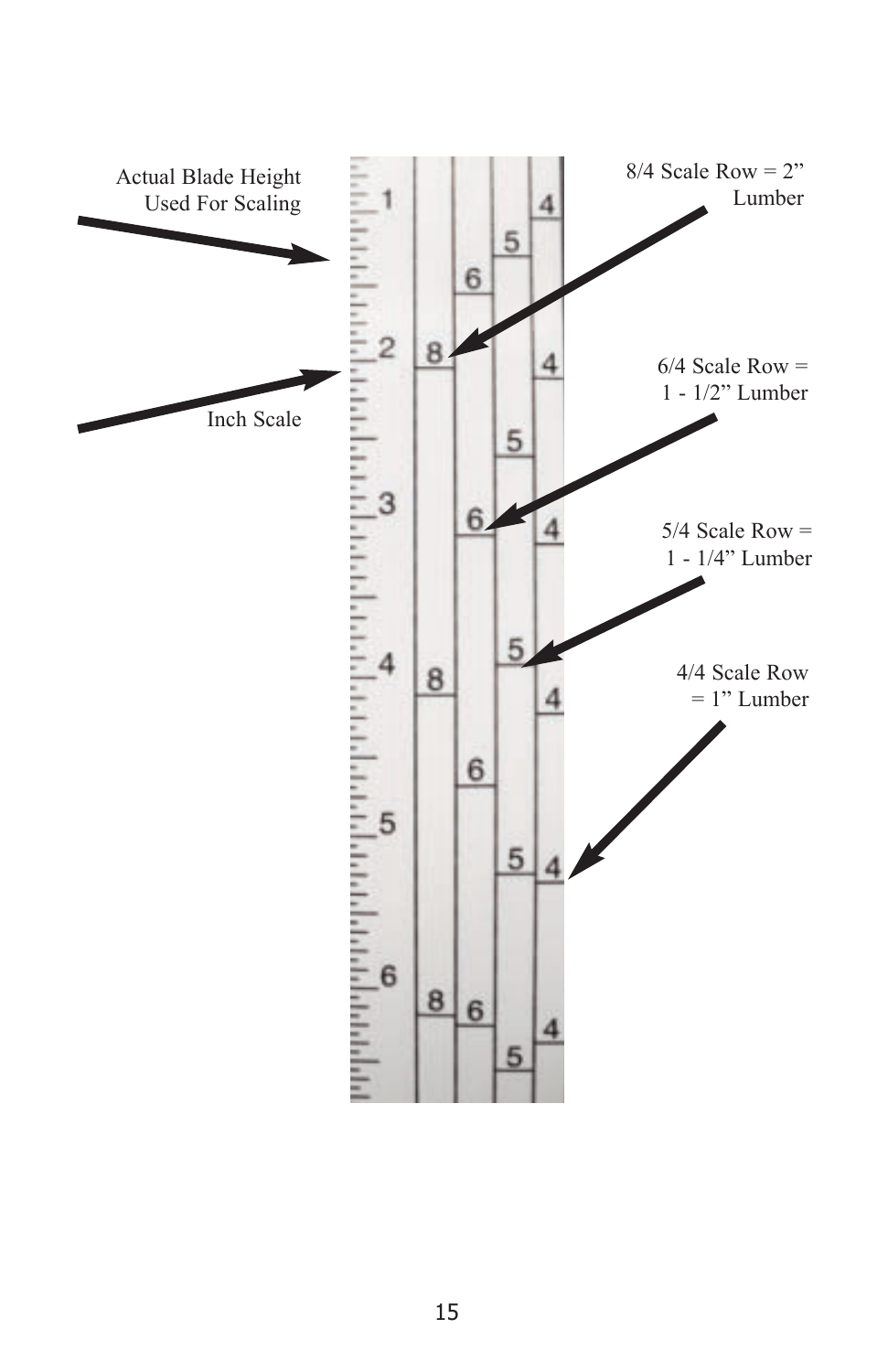## *Care and Maintenance*

*Hud-Son Saw Mills require a certain amount of care and maintenance, so that it may continue to perform at its best. If you are not confident in your ability to perform the maintenance that is required, please look into having a professional come in and perform the work for you.* 

#### *Cleaning your Saw Mill*

- $\vee$  Using an air hose, blow off all loose debris that builds around the unit.
- $\vee$  Use extreme caution when cleaning the mechanism.
- $\vee$  Never use flammable or combustible materials to clean the mill.
- $\vee$  Be in a well ventilated area. Always wear protective equipment to prevent injury.
- $\vee$  Use proper procedure to dispose of waste materials.
- $\vee$  Wipe down the idler and pulley wheels using an air hose, brush or rag.
- $\vee$  Clean and inspect blade guides.

#### *Preventative Maintenance*

- For electrical engine follow the correct Lockout/Tagout procedures.
- $\vee$  Check for correct blade tension guaranteeing that 40-45 pounds of torque is on tensioning bolt/nut.
- $\vee$  Check blade tracking, a 1 1/2" blade should be centered on band wheels.
- $\vee$  Check bearing, idler and pulley wheels for wear. Signs of wear are:
- $\vee$  Excessive heat
- $\vee$  Squeaking sounds
- 
- Grease idler, pulley wheels and bearings.
- ↓ Looseness<br>↓ Grease idle<br>↓ Grease bla Grease blade tensioner shaft.
- $\checkmark$  Grease the lift tubes.
- Check all belts for wear and to make sure the belt tension is "taut". Belt should have no more than ½" deflection.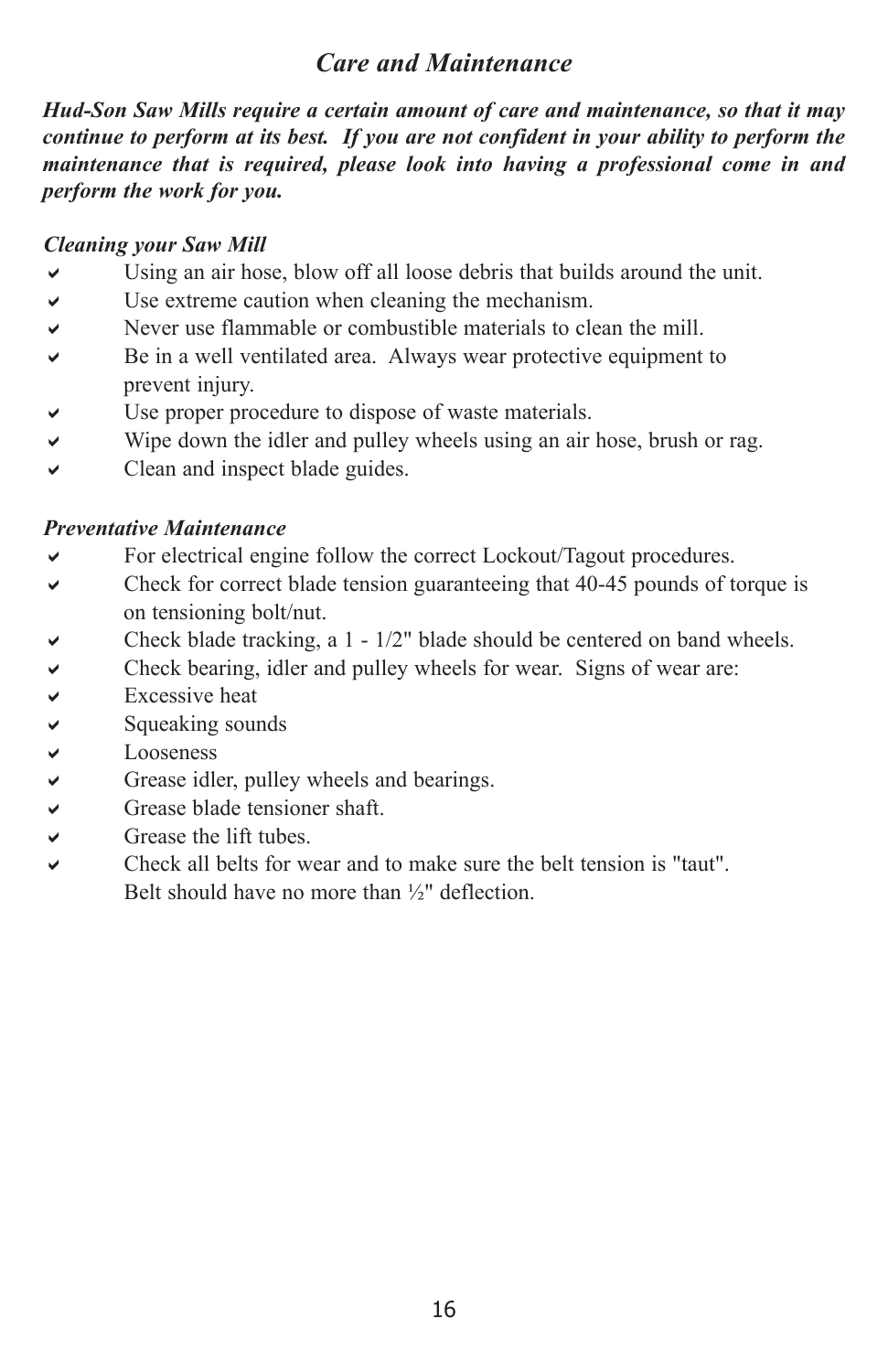## *MAINTENANCE SCHEDULE CHART Service Recommendations for Hud-Son Sawmills*

| Service Item                                                               | Daily | 40<br><b>Hours</b> | See<br><b>Manual</b> |
|----------------------------------------------------------------------------|-------|--------------------|----------------------|
| Check Engine Oil Level                                                     | ✔     |                    |                      |
| Check/Clean Engine Air Filter                                              |       |                    | ✓                    |
| Check Hydraulic Oil Level (fill 1" from top) if applicable                 | ✓     |                    |                      |
| Clean Unit of Bark, Saw Dust, and other Debris                             | ✓     |                    |                      |
| Lubricate Grease Fittings and Oil Points (see Diagram for locations)       |       | ✓                  |                      |
| Check Tire Pressure - Upon transport (if applicable)                       |       | ✓                  |                      |
| Check Cylinders and Seals for Leakage                                      | ✓     |                    |                      |
| Check Feed Chains for tension (if applicable)                              | ✓     |                    |                      |
| Clean Battery Connections                                                  |       | ✔                  |                      |
| Check Wiring and Connections for Corrosion and Decay                       |       | ✓                  |                      |
| Lubricate Chains (if applicable)                                           |       | ✓                  |                      |
| Check Blade Sharpness                                                      | ✓     |                    |                      |
| Fuel - fill as needed                                                      | ✔     |                    |                      |
| Blade Lubricant - fill as needed - Refer to 2A on page 6                   |       |                    |                      |
| Check hoses/gauges for damage, cracks, leakage (chaffing, dry rot, cracks, |       |                    |                      |
| replace hoses if applicable)                                               |       |                    |                      |

*\* Change engine oil after 8 hours of operation on a new engine (break -in period)*

## **CAUTION!**

*Maintenance Procedures requiring special training or tools should be performed by a trained technician.*

A routine inspection of the entire machine is encouraged. Check to see if all fittings are tight and secure. Make sure all nuts are tightened. Check to see any damage that may need to be repaired before further damage occurs. Routinely checking the equipment and proper maintenance will help in keeping the Hud-Son Saw Mill running to the best of its ability.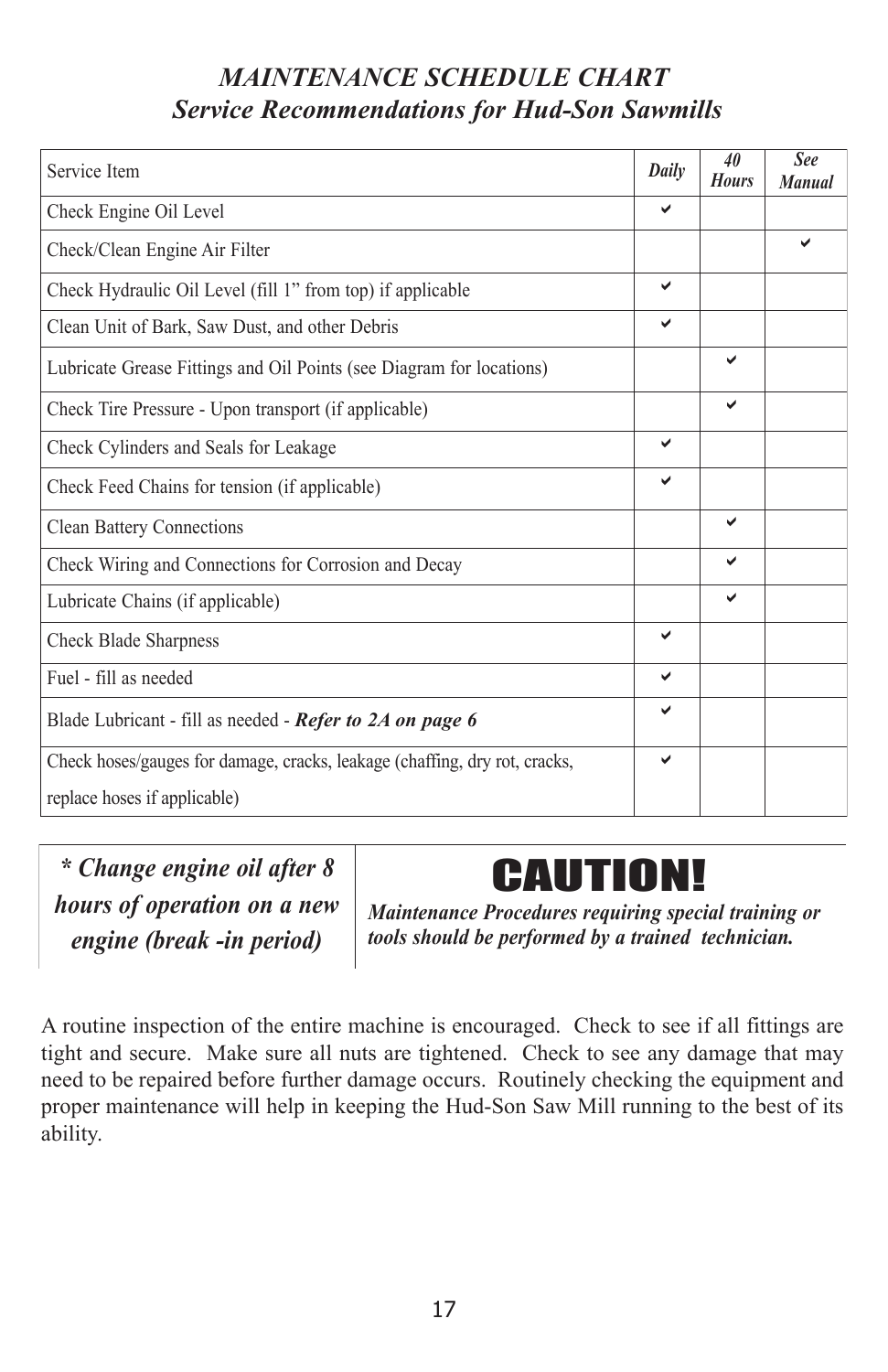## *Parts and Warranty*

### *Mill Replacement Parts Out sourced components will be warranted by the respective company for a period equal to the warranty in place at the time of shipping, as shown below from date of purchase.*

| Description                                                  | Part Number                                                     | Warranty                                         |
|--------------------------------------------------------------|-----------------------------------------------------------------|--------------------------------------------------|
| Gasoline Engine                                              |                                                                 | See Engine Manufacturer's<br>Manual for Warranty |
| Electric Engine                                              |                                                                 | 1 Years - call your servicing<br>Hud-Son Dealer. |
| 1.5" Pillow Block Bearing, 1"<br>Pillow Block Bearing        | BEA-01-24                                                       | 6 Years - call your servicing<br>Hud-Son Dealer. |
| Drive Belt                                                   | BEL-01-24,<br>BEL-02-58-077,<br>BEL-02-58-085,<br>BEL-02-58-092 | 1 Year - call your servicing<br>Hud-Son Dealer.  |
| Rubber Wheel Belting                                         | BEL-02-58-049,<br>BEL-02-58-56.5                                | 1 Year - call your servicing<br>Hud-Son Dealer.  |
| Urethane Wheel Belting                                       | BEL-04-58-049,<br>BEL-04-58-56.5,<br>BEL-04-58-077              | 1 Year Defect - Not Melted                       |
| Tapper Lock, SK Bushing                                      | BUS-01-24-44                                                    | 1 Year                                           |
| Drive Belt Tensioner<br>(Idler Pulley)                       | WHE-03-06-48-1250                                               | 1 Year                                           |
| Guide Assembly, Left/Right<br>(see breakdown for parts list) | BLG-02-01                                                       | 30 Days Call your servicing<br>Hud-Son Dealer.   |
| Scale Sticker                                                | DEC-36-01                                                       | 1 Year                                           |
| Site Glass Assembly                                          | <b>KIT-001</b>                                                  | 1 Year                                           |
| Cable Lift Kit Assembly                                      | CAB-01-0532A                                                    | 1 Year                                           |
| <b>Band Blade</b>                                            | BLA-167-20<br>(BLA-LENGTH-WIDTH IN<br>16THS                     | 1-800-765-SAWS                                   |
| $1 - 1/2$ " Shaft                                            | SHA-01-12.5<br>(SHA-01-LENGTH IN INCHES)                        | 6 Years - Call your servicing<br>Hud-Son Dealer  |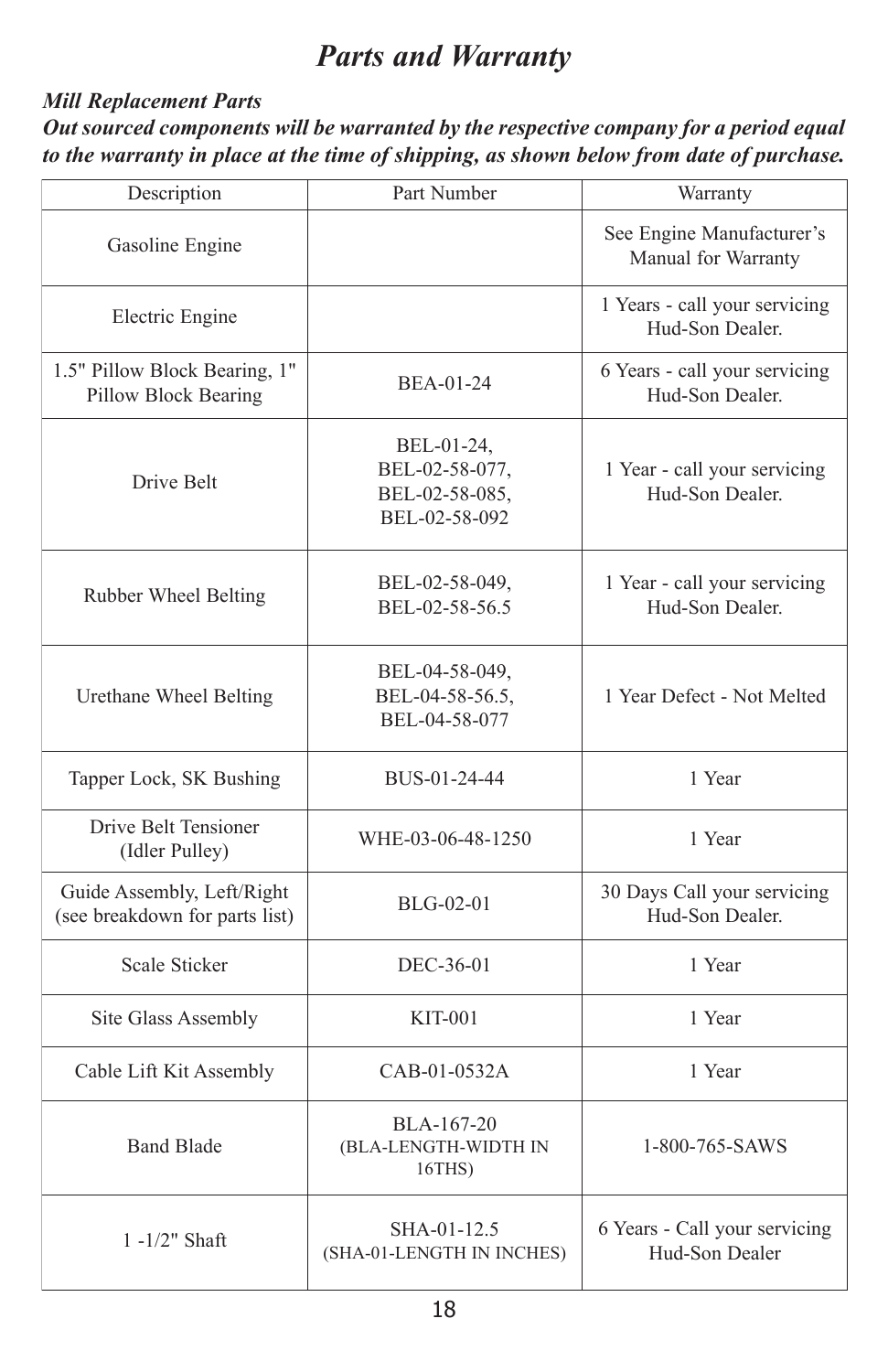| Lift Tubes                                          | TUB-20-XXX<br>(XXX=LENGTH IN INCHES)                                                     | 2 Years                                                       |
|-----------------------------------------------------|------------------------------------------------------------------------------------------|---------------------------------------------------------------|
| <b>Bolt for Track Wheel</b>                         | HAR-12-12-64                                                                             | 2 Years - call your servicing<br>Hud-Son Dealer.              |
| <b>Track Sections</b>                               |                                                                                          | 1 Year - call your servicing<br>Hud-Son Dealer.               |
| Axles (Trailer Models)                              |                                                                                          | 1 Year - call your servicing<br>Hud-Son Dealer.               |
| Hydraulic Motors, Pumps,<br>Valves, Hose & Fittings |                                                                                          | 1 Year - call your servicing<br>Hud-Son Dealer.               |
| Sprockets & Chain                                   |                                                                                          | 90 Days - Call Hud-Son and ask<br>for the warranty department |
| Winch                                               | WIN-01-2000, WIN-02-2500<br>(ELECTRIC)                                                   | 1 Years - call your servicing<br>Hud-Son Dealer.              |
| Winch Switch                                        | ELE-08-01-E                                                                              | 1 Years - call your servicing<br>Hud-Son Dealer.              |
| Winch Solenoid                                      | ELE-08-02-A                                                                              | 1 Years - call your servicing<br>Hud-Son Dealer.              |
| Clutch                                              | (HFE-121)CLU-02-12<br>(HFE 30/36, OSCAR MODELS)<br>$-CLU-02-16$<br>OSCAR 52/60 CLU-02-18 | 30 days - call your servicing<br>Hud-Son Dealer.              |
| <b>Band Wheel</b>                                   | WHE-02-44-288                                                                            | 1 Year - call your servicing<br>Hud-Son Dealer.               |
| Log Dog w/Back Stop                                 | Log Dog(18/228) Dog Only<br>(230/236)                                                    | 2 Years - call your servicing<br>Hud-Son Dealer.              |
| Log Dog Only                                        | Log Dog (18/228) Dog Only<br>(230/236)                                                   | 2 Years - call your servicing<br>Hud-Son Dealer.              |
| Track Wheel w/Replacement<br>Bearing                | WHE-40-12-53                                                                             | 2 Years - call your servicing<br>Hud-Son Dealer.              |
| Replacement Bearing for<br><b>Track Wheel</b>       | BEA-03-12-24T                                                                            | 2 Years - call your servicing<br>Hud-Son Dealer.              |
| Pulley for Lift Cable                               | CAB-01-0532                                                                              | 1 Year - call your servicing<br>Hud-Son Dealer.               |
| Cheater                                             | Oscar 18 - Cheater,<br>Oscar 228 - Cheater                                               | 2 Years - call your servicing<br>Hud-Son Dealer.              |
| Guide Pins                                          | MIL-10-0000-001                                                                          | 2 Years - call your servicing<br>Hud-Son Dealer.              |
| Modular Guide Tube                                  | TUB-20-09, TUB-20-20,<br>TUB-20-35                                                       | 2 Years - call your servicing<br>Hud-Son Dealer.              |
| Bolt on Lube Tank                                   | MIL-07-001                                                                               | 2 Years - call your servicing<br>Hud-Son Dealer.              |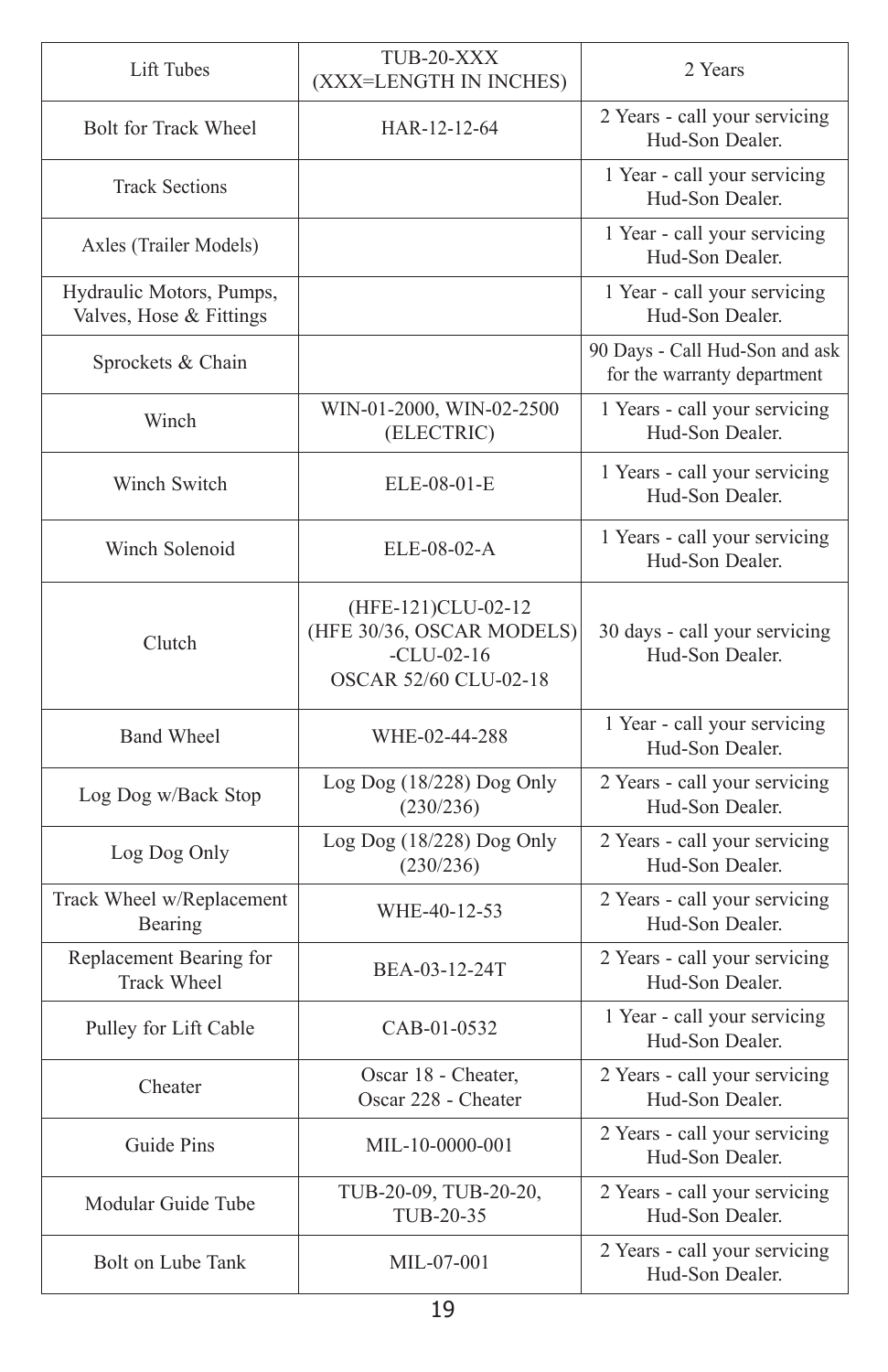## *Parts and Warranty*

#### *Warranty:*

Warranty registration cards must be completed and returned to Hud-Son Forest Equipment, Inc. within 30 days of purchase. Failure to do so will void the warranty!

Warranty claims must be registered with the Dealer/Distributor, and defective parts must be returned to the Dealer/Distributor at the owner's expense. The Dealer/Distributor will assume cost of the shipping one way in regards to any warranty claim. Freight is standard ground. Any expedited services are at an additional charge and will be paid in full before shipping at the owner's expense. The shipping of warranty/parts out of the continental USA, will not be covered under warranty. The labor charge out of the continental USA is also not covered under warranty.

#### *The Oscar 52 has a 1 year warranty.*

Fuel system problems caused by the failure to use fresh fuel (less than 30 days old) - Gummy deposits, varnish and/or corrosion due to old gas are not covered by warranty. Since we have no control over the quality of gasoline and we know it deteriorates with age, the warranty defines "fresh" fuel as less than 30 days old.

#### ALWAYS CALL YOUR SERVICING DEALER FIRST!!

Dealers/Distributors carry parts and are very knowledgeable with the inner workings of your sawmill. Remember that modifying your mill or using parts that are not Hud-Son Forest Equipment Inc approved, can void your warranty.

#### **Warranty/Service Information:**

Please contact our warranty department with any issues or to reorder parts.

## **315-896-4316 or 1-800-765-7297 Hours of operation are M-F 8:00 - 4:30 EST**

## **\* HUD-SON DOES NOT PAY FREIGHT OR SHIPPING ON WARRANTY OR LABOR IF NOT IN THE CONTINENTAL USA \***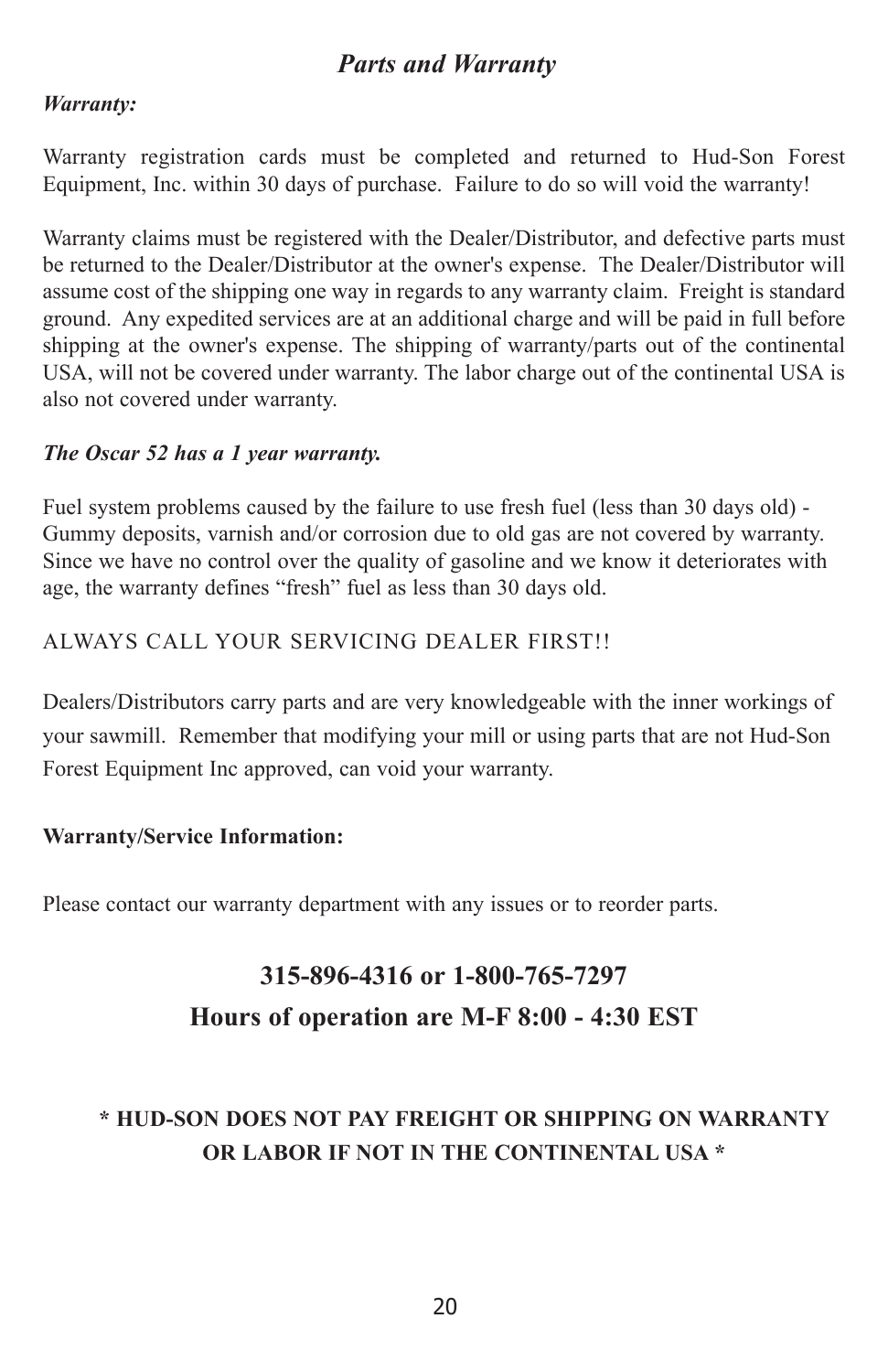#### *Warranty Claim Procedure*

All warranty claims that are done in the field will be handled as follows:

1 - Customer will call the Dealer/Distributor and acknowledge the problem.

2 - If the problem can be solved in the field, new parts will be shipped, invoiced and paid for. A credit will be given once the old parts are returned, if covered by warranty.

3 - If requested, parts to be replaced must be returned, at owner's expense within 30-days to receive credit.

4 - If the problem is deemed to severe to be fixed in the field by the customer, then the customer must bring the saw mill, at the owner's expense, to the closest Hud-Son Dealer/Distributor for repair. If the Dealer/Distributor is not qualified to make the repairs, then the equipment must be returned to Hud-Son Forest Equipment, Inc at the customer's expense.

5 - If the problem is deemed not to be a warranty problem, an invoice will follow for the parts that were replaced, as well as an invoice for any time spent on the mill by Hud-Son Forest Equipment, Inc staff and/or Dealer/Distributor staff.

6 - Any modification to the band mill that is performed by any personnel other than Hud-Son Forest Equipment, Inc direct staff voids the warranty.

7 - Any parts that are replaced without the discretion of the Dealer/Distributor voids the warranty on the part the customer is replacing and no reimbursement will be made.

8 - Parts purchased by the customer from an outside source, without prior approval from Hud-Son Forest Equipment, Inc will NOT be reimbursed.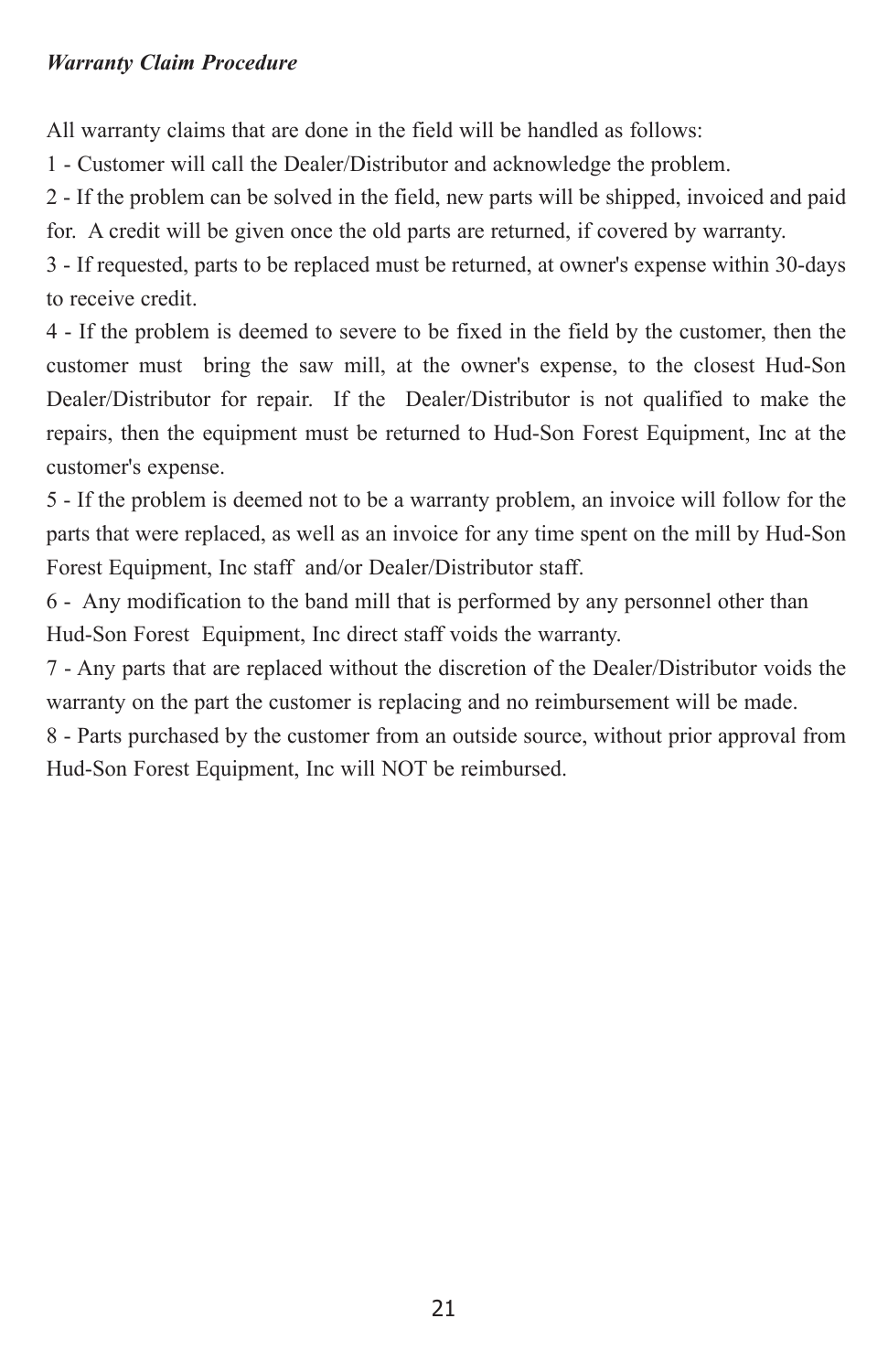

INCLUDES TWO SHOES, TWO NUTS (ITEM 13, AND TWO SCREWS (ITEM 12)

| Item No        | Part No       | Description                   | Qty.           |
|----------------|---------------|-------------------------------|----------------|
| 1              | LBG-40003     | Guide Body                    | 1              |
| 2              | LBG-40001     | Lower Shoe Holder             | 1              |
| 3              | LBG-40002     | Upper Shoe Holder             | 1              |
| $\overline{4}$ | 37406         | 8-32 LK. Nut                  | $\overline{2}$ |
| 5              | 33082         | 3/8 Sae Washers               | $\tau$         |
| 6              | CPO10-10A     | Guide Shoes                   | $\overline{2}$ |
| $\overline{7}$ | 6300-2RS      | 6200-2RS Bearing              | 1              |
| 8              | 33082         | 3/8 Sae Washers               | 1              |
| 9              | F-42865       | $3/8 - 16 \times 1$ 1/2 Bolts | $\overline{2}$ |
| 10             | F-93368       | 1/4 Washer                    | 1              |
| 11             | 35694         | $1/4 - 20 \times 1$ 7/8 Bolt  | 1              |
| 12             | $F-64924 - R$ | 8-32 x 3/4 Screw              | $\overline{2}$ |
| 13             | F-59756       | 1/4-20 Nylock Nut             | 1              |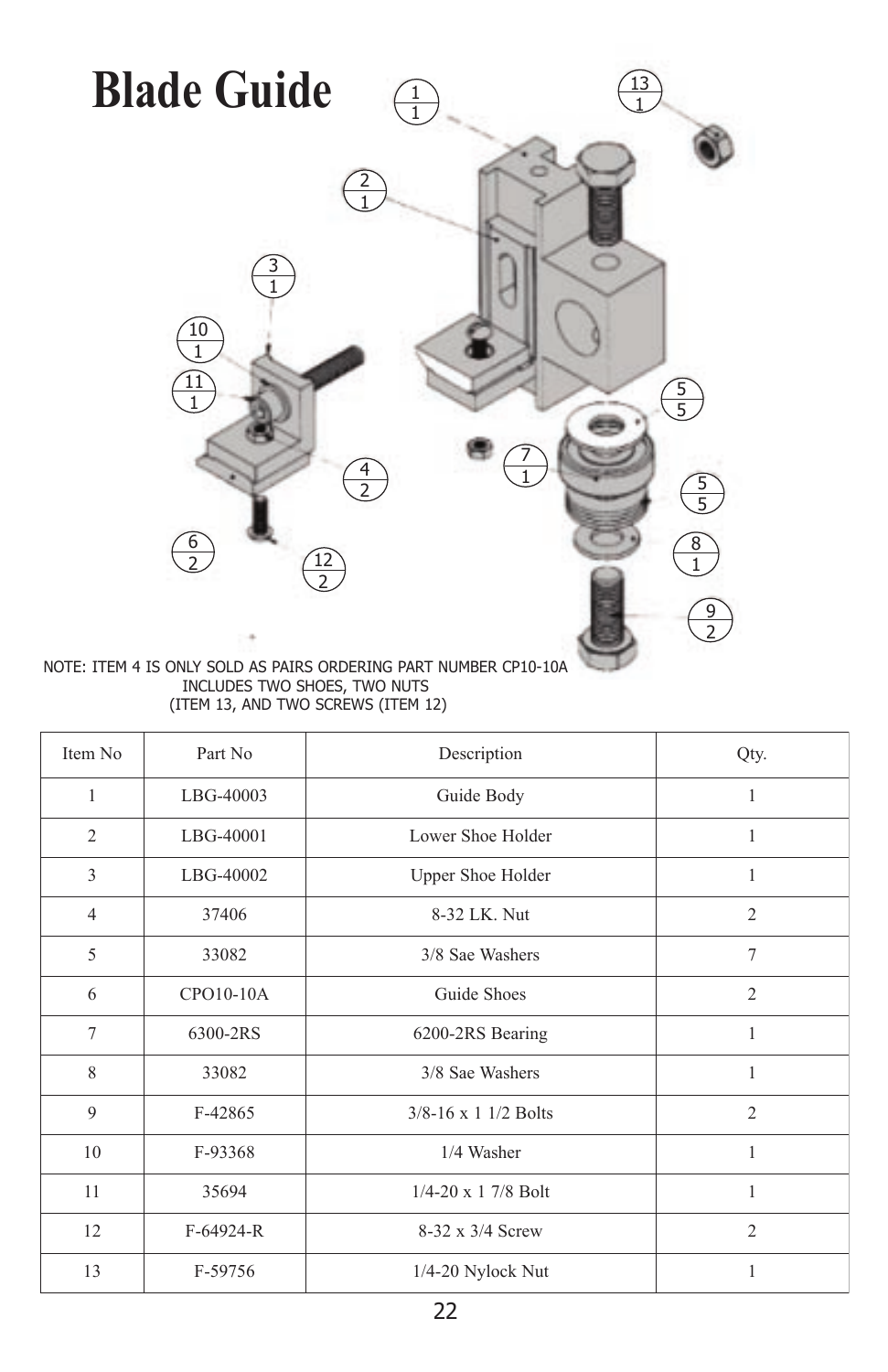## **Track Wheel Assembly Parts List**

| Item No.       | Part No.           | Description          | Qty. |
|----------------|--------------------|----------------------|------|
|                | WHE-04-12-53       | TRACK WHEEL          |      |
| $\mathfrak{D}$ | HAR-12-12-64       | <b>SHOULDER BOLT</b> |      |
| 3              | HAR-55-12-1000-125 | 3/4"X1"X1/8" ZNFW    | 2    |
|                | HAR-50-12-1166-76  | 3/4" ZFW             |      |
| 5              | PIN-08-25          | C-CLIP               |      |
| h              | BEA-03-12-24T      | 3/4" BEARING         |      |

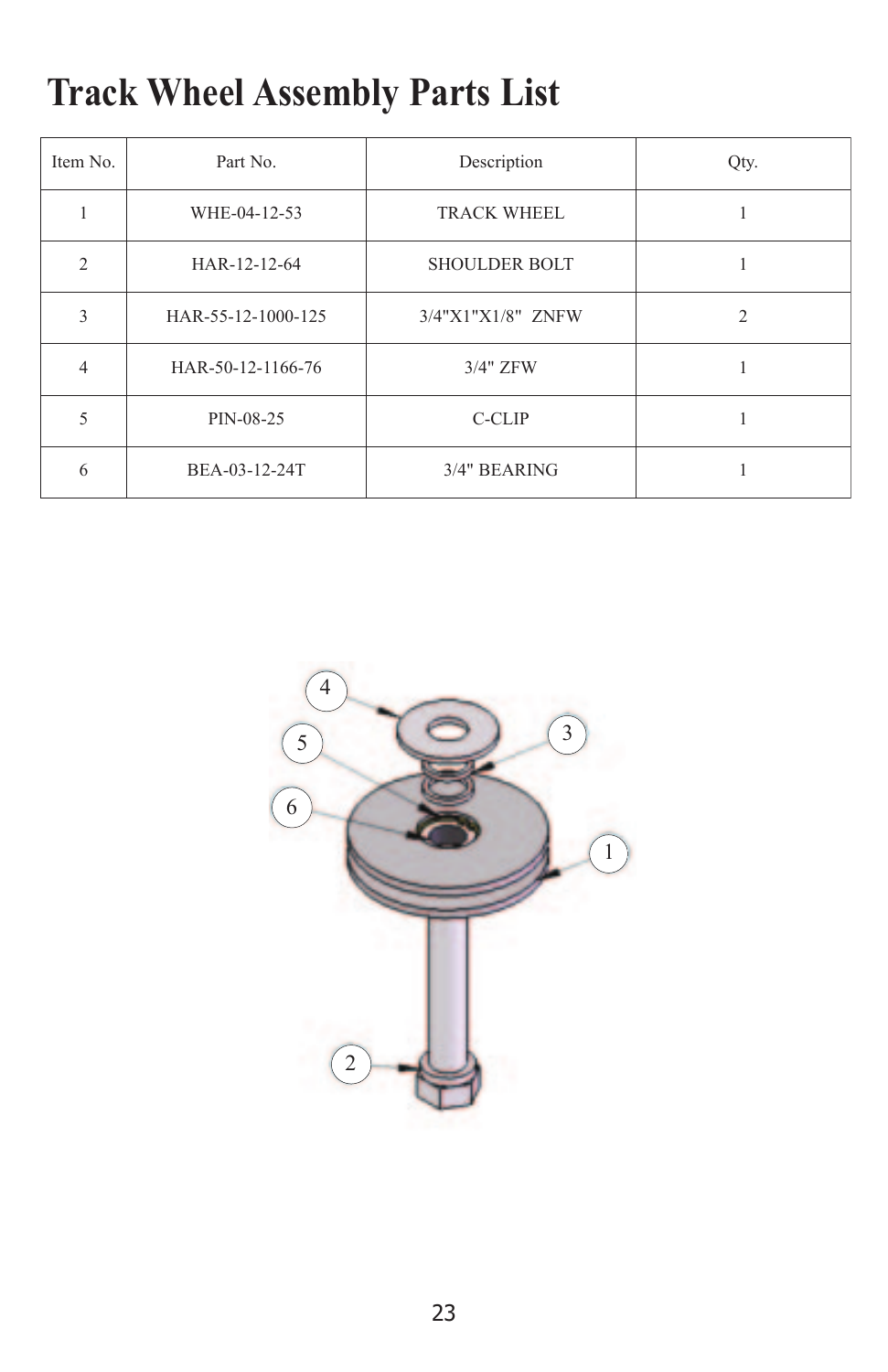## **Site Glass Assembly Parts List**



| Item No.      | Part No.          | Description                     | Qty. |
|---------------|-------------------|---------------------------------|------|
|               | $KIT-001$         | <b>SIGHT GLASS BAR</b>          |      |
| $\mathcal{P}$ | $KIT-001$         | SIGHT GLASS BAR                 |      |
| 3             | HAR-15-M10        | 10MM-1.5X25 8.8 Z               | ∍    |
| 4             | HAR-36-M10        | M <sub>10</sub> -1.5 FLANGE NUT |      |
|               | $KIT-001$         | 030/36 SIGHT GLASS BRACKET      |      |
| 6             | HAR-51-03-438-047 | $#6$ P FW                       |      |

# **Large Dog**

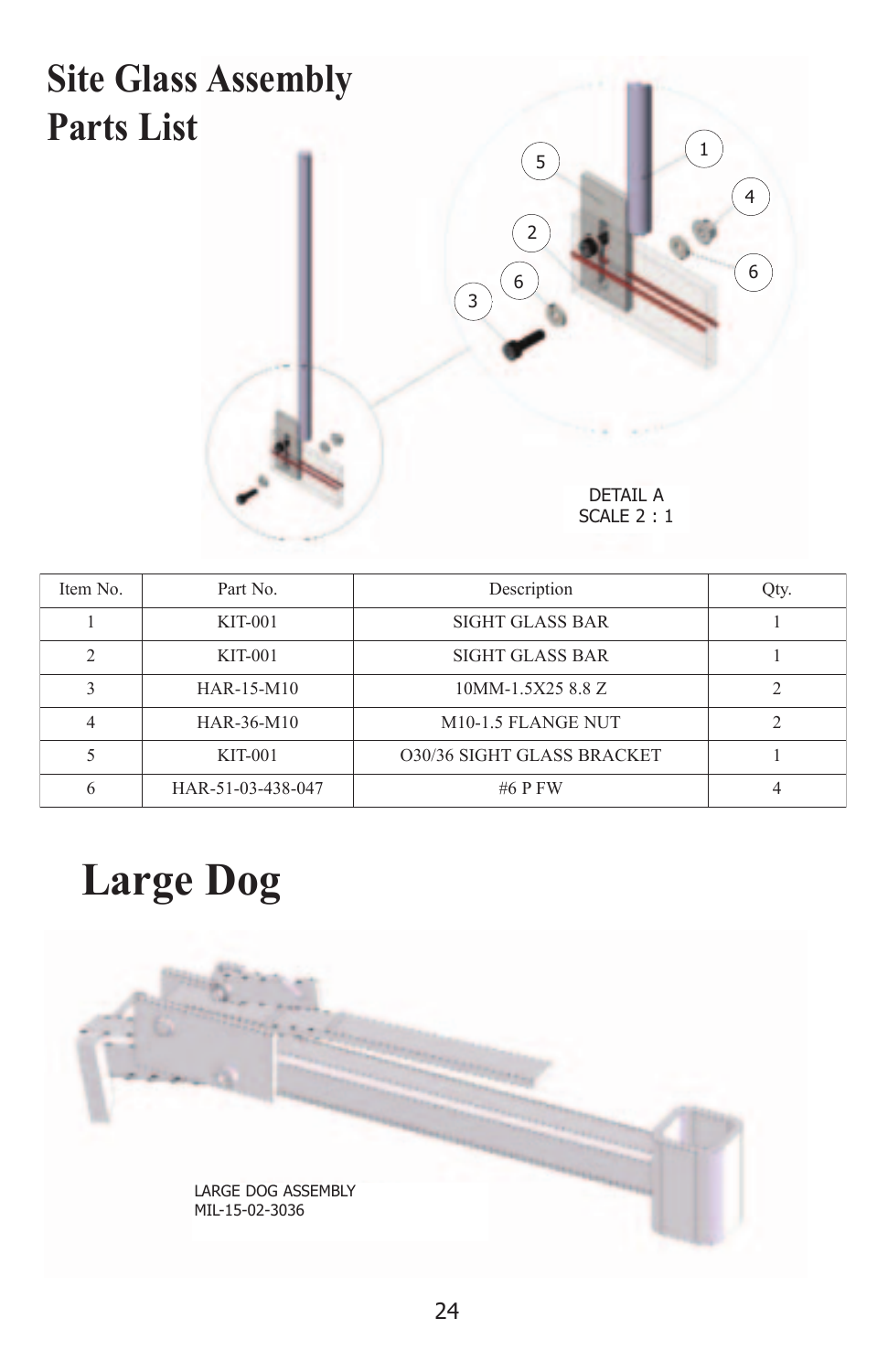# MAINTENANCE NOTES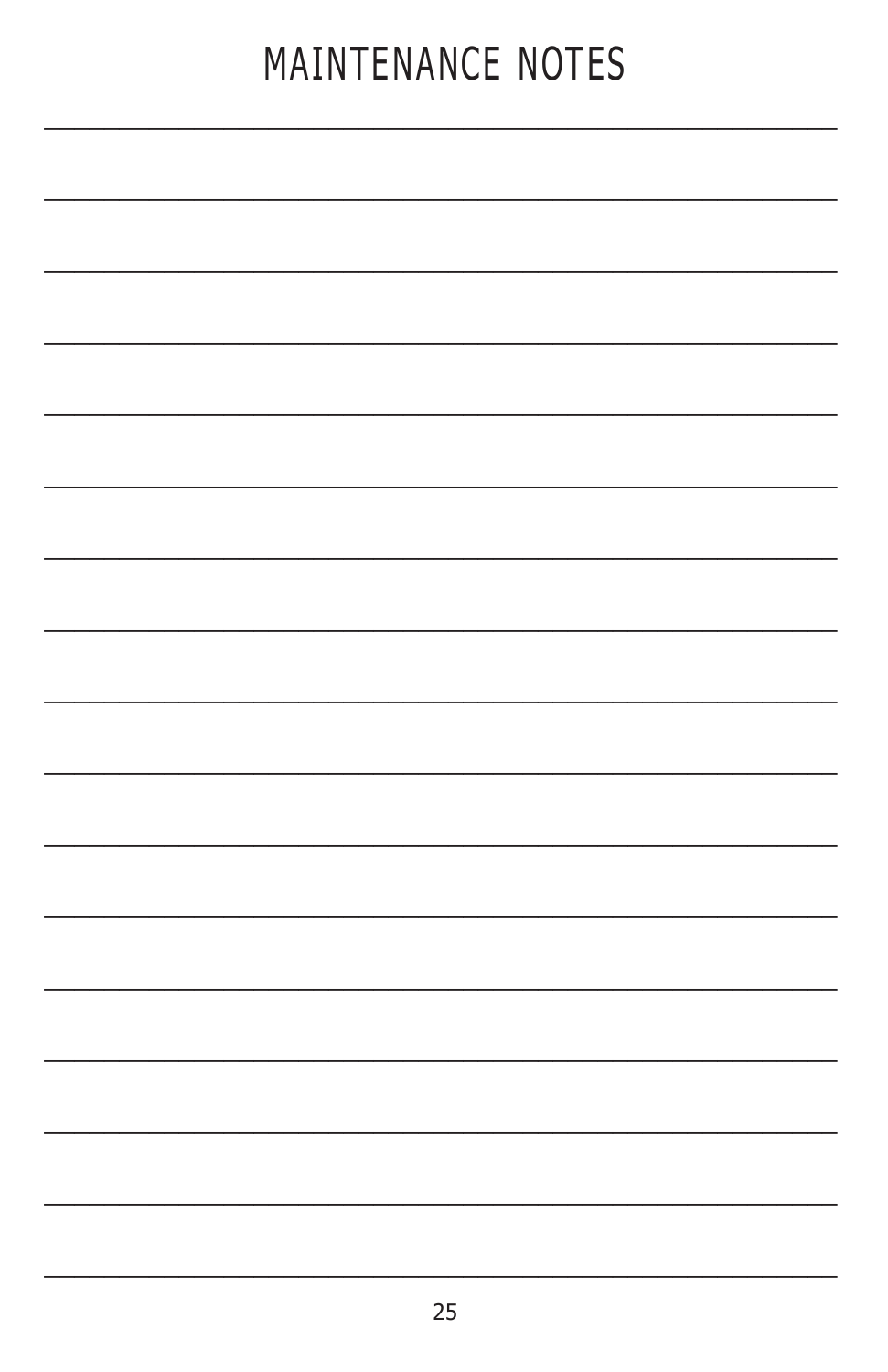# MAINTENANCE NOTES

 $\mathcal{L}_\text{max}$  , and the contract of the contract of the contract of the contract of the contract of the contract of

\_\_\_\_\_\_\_\_\_\_\_\_\_\_\_\_\_\_\_\_\_\_\_\_\_\_\_\_\_\_\_\_\_\_\_\_\_\_\_\_\_\_\_\_\_\_\_\_\_\_\_\_\_

 $\mathcal{L}_\text{max}$  , and the contract of the contract of the contract of the contract of the contract of the contract of

 $\mathcal{L}_\text{max}$  , and the contract of the contract of the contract of the contract of the contract of the contract of

\_\_\_\_\_\_\_\_\_\_\_\_\_\_\_\_\_\_\_\_\_\_\_\_\_\_\_\_\_\_\_\_\_\_\_\_\_\_\_\_\_\_\_\_\_\_\_\_\_\_\_\_\_

 $\mathcal{L}_\text{max}$  , and the contract of the contract of the contract of the contract of the contract of the contract of

This manual is filled with the latest information and specifications at the time of publication. We have the right to make changes as they are needed. Any of the changes in our product may cause a variation between the illustrations and explanations in the manual and the item that you have purchased.

#### **DISPUTES**

#### **All disputes, claims and causes of action arising out of the delivery, use, or warranty claims for personal injury and or property damage must:**

 1. Claimant must provide a written notice of the claim or dispute to the company (at the address below) at least 30 days after the claim arose prior to commencement of any action;

 2. Company has 60 days to make a decision on the claim and will provide a written response to claimant;

 3. No action may be commenced until after the company has provided its decision on the claim;

 4. All claims against the company for any cause related to delivery, design defects, repairs, use of the equipment or warranty shall be filed in Supreme Court, Oneida County, State of New York. The parties may file for Arbitration in Oneida County New York after consent by both parties.

 5. Construction and interpretation of this agreement and any and all claims shall be subject to the Laws of the State of New York.

6: The address for submission of claims is:

Hud-Son Forest Equipment PO Box 345 8201 State Route 12 Barneveld, NY 13304

7. Notices under this agreement must be in writing and sent by certified or registered mail;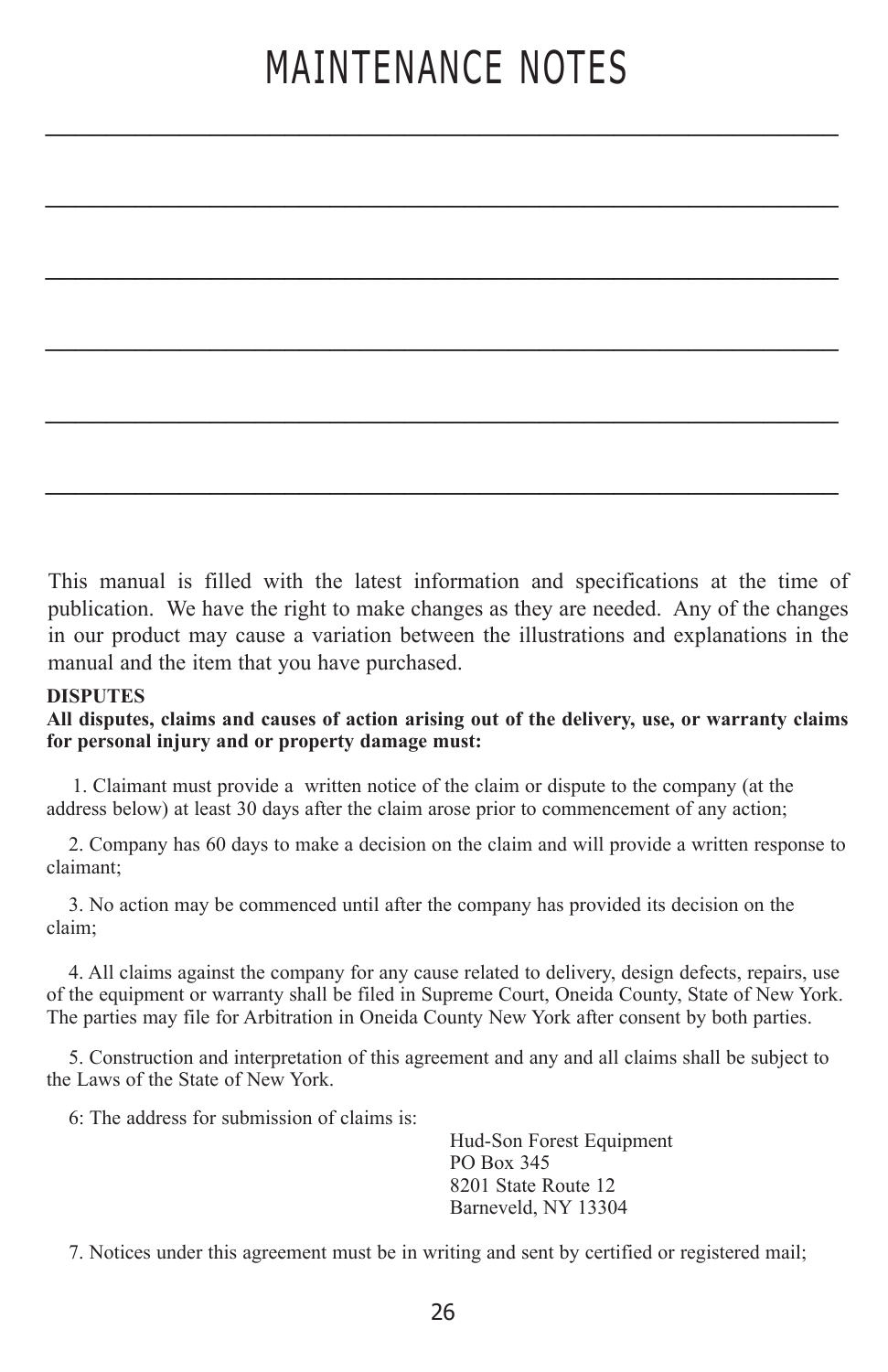## SET BLADE TENSION Blade Tension is critcal to achive good cuts.



*Tension boltt for (Oscar-52) 1 3/8" bolt head* 

Be sure to keep the Tensioner bolt well lubracated on the threds and on the end of the bolt on the push plate. Set tensio at 70 ft. lbs.

1. To tension the blade,

NOTE: When tensioning the Band Blade periodically TURN THE BAND WHEEL! so that the blade streches evenly durring the tensioning process.

2. Turn the adjusting bolt or stud, clockwise until 70 ft.lbs of torque is achieved. The recommended tool for this is a 1 3/8" scocket with a torque wrench handle.

DO NOT OVER TENSION THE BLADE!!

3. After setting the tension, run the mill at full rpm for a minute, stop the blade and check tension once more before cutting.

Note; if the Band blade is dull, It will get hot durring a cut and can cause damage to the band wheel belts and guides.

If you do not have a tourque wrench available.

tighten the tensioner bolt and periodically TURN THE BAND WHEEL! so that the blade streches evenly durring the tensioning process.

Pulling up on the blad in the center, you should not have any more than a 1/4" deflection . Then run the mill at full rpm for a minute, stop the blade and check tension once more before cutting. when running the mill check for flutter on the top side of the blade by looking at the back edge of the blade when running at full rpm. If the blade is fluttering up and down it is too loose. shut off and tighten another turn. check for flutter again.